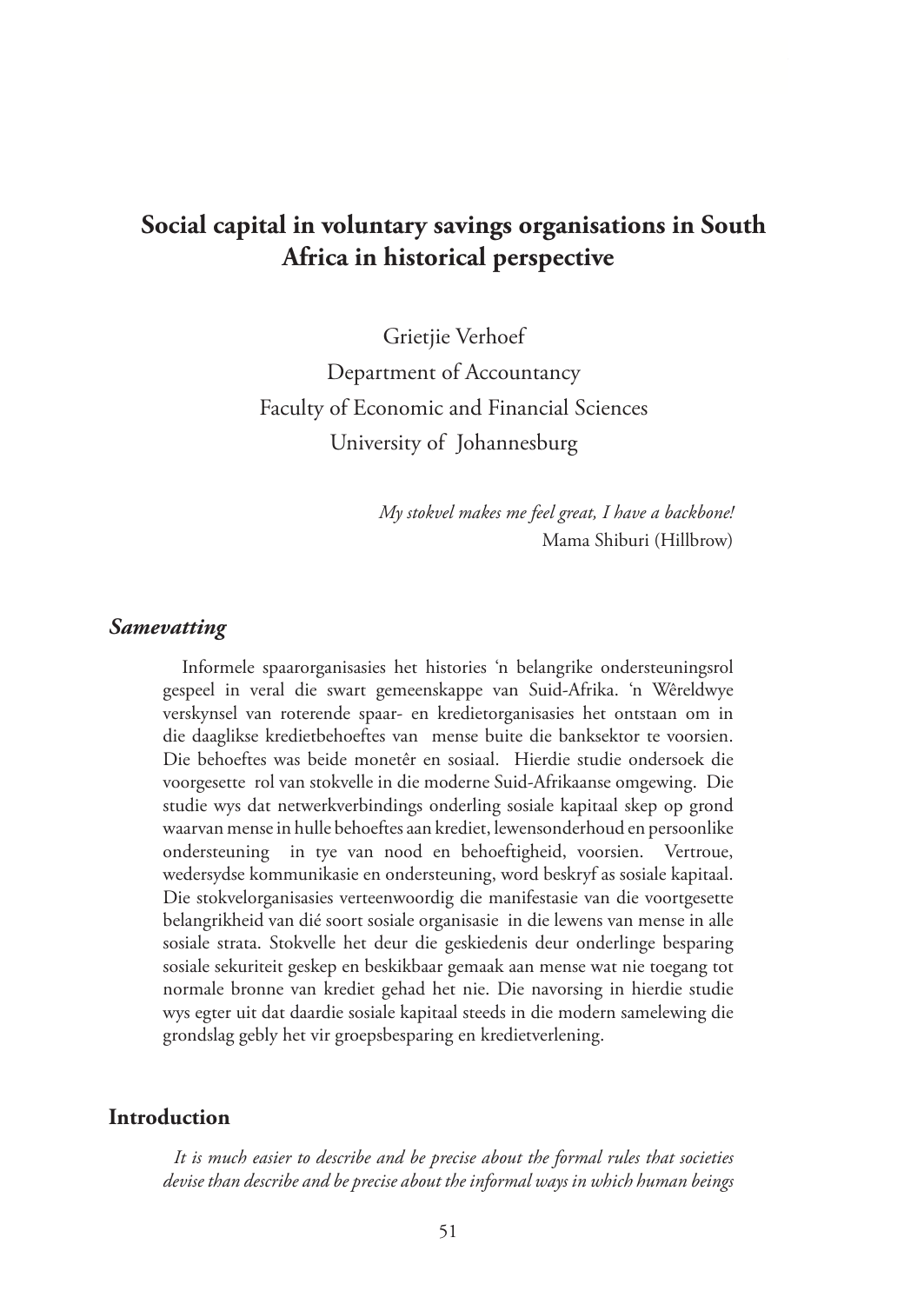*have structured human interaction. But although they defy (…) neat specification and it is extremely difficult to develop unambiguous tests of their significance, they are important.1*

The investigation of the new institutional economics into the role of institutions in shaping economic behaviour and economic development, has opened up the wider consideration of other non-economic determinants of economic behaviour. The interesting dynamic of cultural and social determinants of economic behaviour, has stimulated extensive discourse on the nature and role of social capital in economic behaviour.<sup>2</sup> This paper investigates the prevalence of a specific kind of social capital amongst African people in South Africa in the twentieth century, namely voluntary savings organisations (stokvels) - a very specific manifestation of social capital. These organisations are informal mechanisms of cultural organisation to contribute to social security and personal empowerment.

The study of informal savings organisations in South Africa emerged from socio-anthropological analysis of the African community strategies of adaptation to the modern western urban environment.<sup>3</sup> This paper explores the prevalence of such traditional cultural social strategies in modern day South Africa. Field work during the first decade of the twenty-first century, was substantiated by extensive publications in the new magazine *MOVE* on the persistence of these informal structures of social and economic behaviour. The concept of social capital as developed the last two decades, assists in understanding the persistence of traditional cultural institutions in the westernised urban cities of South Africa.

Robert Putnam explained social capital as "… features of social organisation, such as trust, norms, and networks, that can improve the efficiency of society by

<sup>1</sup> DC North, *Institutions, institutional change and economic performance* (Cambridge, Cambridge University Press, 1990), p. 36.

<sup>2</sup> P Bourdieu, 'The forms of capital', JE Richardson (ed.), *Handbook of the theory and research for the sociology of education* (New York, Greenwood Press, 1985); JS Coleman, "Social Capital in the creation of human capital", *American Journal of Scoiology*, 94, pp. S95-S120; J Farr, 'Social capital: A conceptual history,' *Political theory,* 32(1), pp. 6-33; M Granovetter and R Swedberg(eds.), *The Sociology of economic life* (2nd edition), (Boulder CO, Westview Press, 2001); RD Putnam, *Bowling alone: The collapse and revival of American community* (New York, Simon & Schuster, 2000); RI Rotberg, *Patterns of social capital: Stability and change in historical perspective,*  (Cambridge, Cambridge University Press, 2000); PW Laird, '*Pull' networking and success since Benjamin Franklin* (Cambridge, Cambridge University Press, 2006).

<sup>3</sup> See G Verhoef, "Stokvels and economic empowerment: The case of African women in South Africa, c. 1930 – 1998', B Lemire et al. *Women and credit. Researching the past, refiguring the future* (Oxford, Berg Publishers, 2001), pp. 91–116; G Verhoef, 'Savings and survival in a modern African economy', *Historia*, 46(2), pp. 519- 542.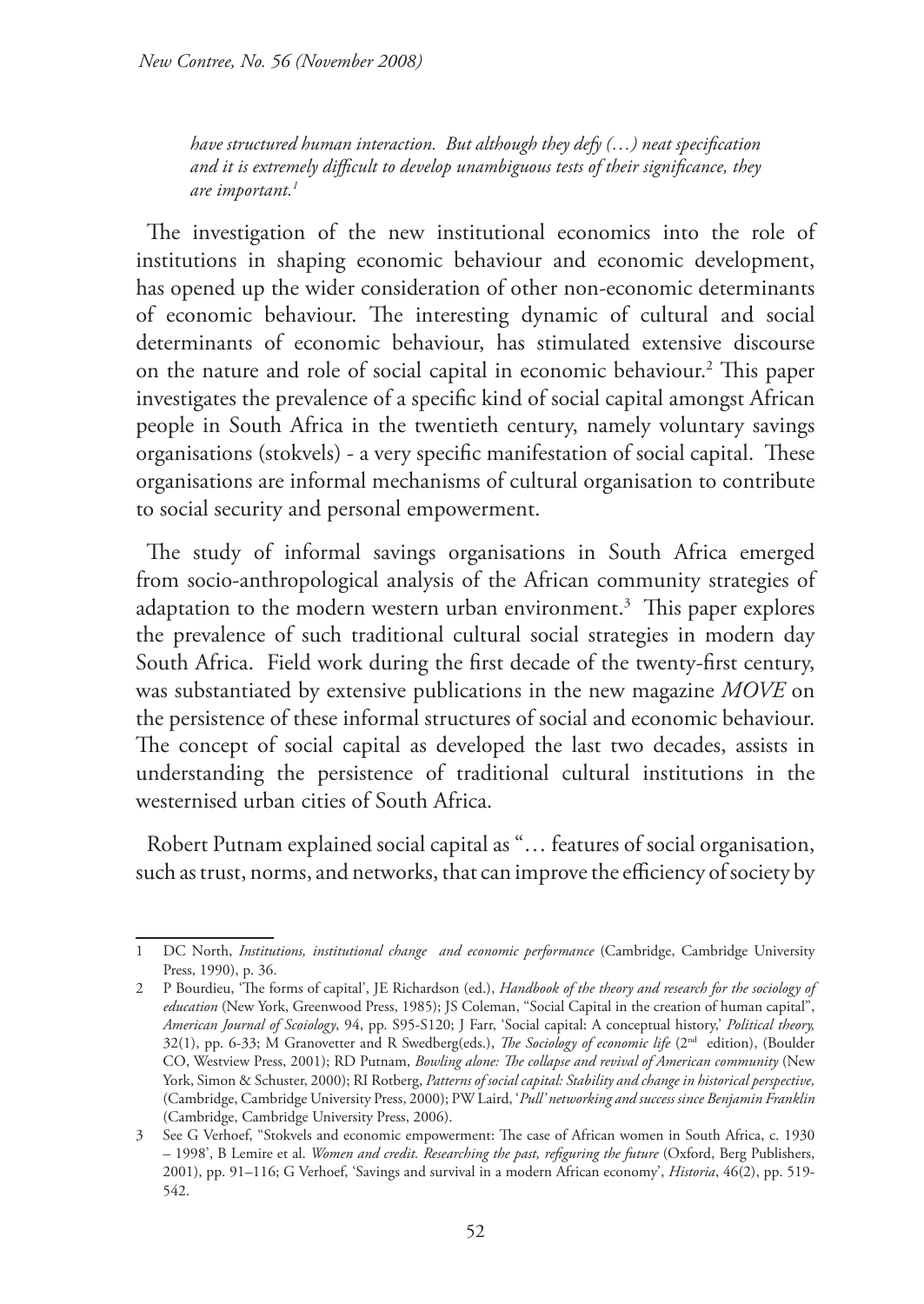facilitating co-ordinated actions."<sup>4</sup> Keck and Sikkink<sup>5</sup> see the social networks as "forms of organisation characterised by voluntary, reciprocal and horizontal patterns of communication and exchange." These networks can include local social movements or informal institutions or organisations which make people's lives more productive through social ties.6 James Coleman defined social capital as "… the set of resources that inhere in family relations and in community social organisation and that are useful for the cognitive or social development of a child or young person".7 Knack and Keefer (1997)8 joined the search for quantifiable indicators of the macro-economic consequences of social arrangements, such as voluntary social organisations. Their estimates were that an increase in the level of trust by 10 percent, could improve economic growth by as much as 0,8 percent per year. (Their estimates were based on an analysis for the period 1980-1992). The mechanisms behind this economic effect of social capital are institutions and technology. In the specific case of African voluntary savings organisations, the persistence of this informed structure of human interaction (in DC North's words), has offered a very distinct form of survival and subsistence management in South African society. This paper explores the development, manifestation and persistence of social capital through voluntary savings organisations amongst the African people, predominantly women, in South Africa. Attention is paid to the operations of community organisational life, community volunteerism, informal socializing and social trust as indicators of social capital at work in the cultural economy of urban African people. Dramatic changes from a rural agricultural based traditional subsistence economy to the twentieth century urbanised industrialised economy, demanded fundamental adjustments in human interaction. One of the strategies developed by urbanised Africans, was to engage in urban wage labour to provide in material needs. This was supplemented by the mobilisation of social capital in a variety of informal activities and organisations to sustain themselves. In such fundamental circumstances of change and transformation, societies often devise mechanisms to maintain a link with their past through the integration of practices of culture and systems of values and beliefs that inform their codes of behaviour in the new environment. Similar strategies were devised by urbanised Africans

<sup>4</sup> R Putnam, *Making democracy work; Civic traditions in modern Italy* (Princeton, Princeton University Press, 1993), p. 167.

<sup>5</sup> See M F Rota, "Is Social Capital Persistent?..", LSE Working papers, 103/07, 2007, p.1.

<sup>6</sup> R Putnam, *Bowling alone…*, p. 19.

<sup>7</sup> JS Coleman*, Foundations of Social Theory* (Cambridge MA, Belknap Press,1994), p. 300.

<sup>8</sup> See M F Rota, "Is Social Capital persistent?", LSE Working papers, 103/07, 2007, p. 3.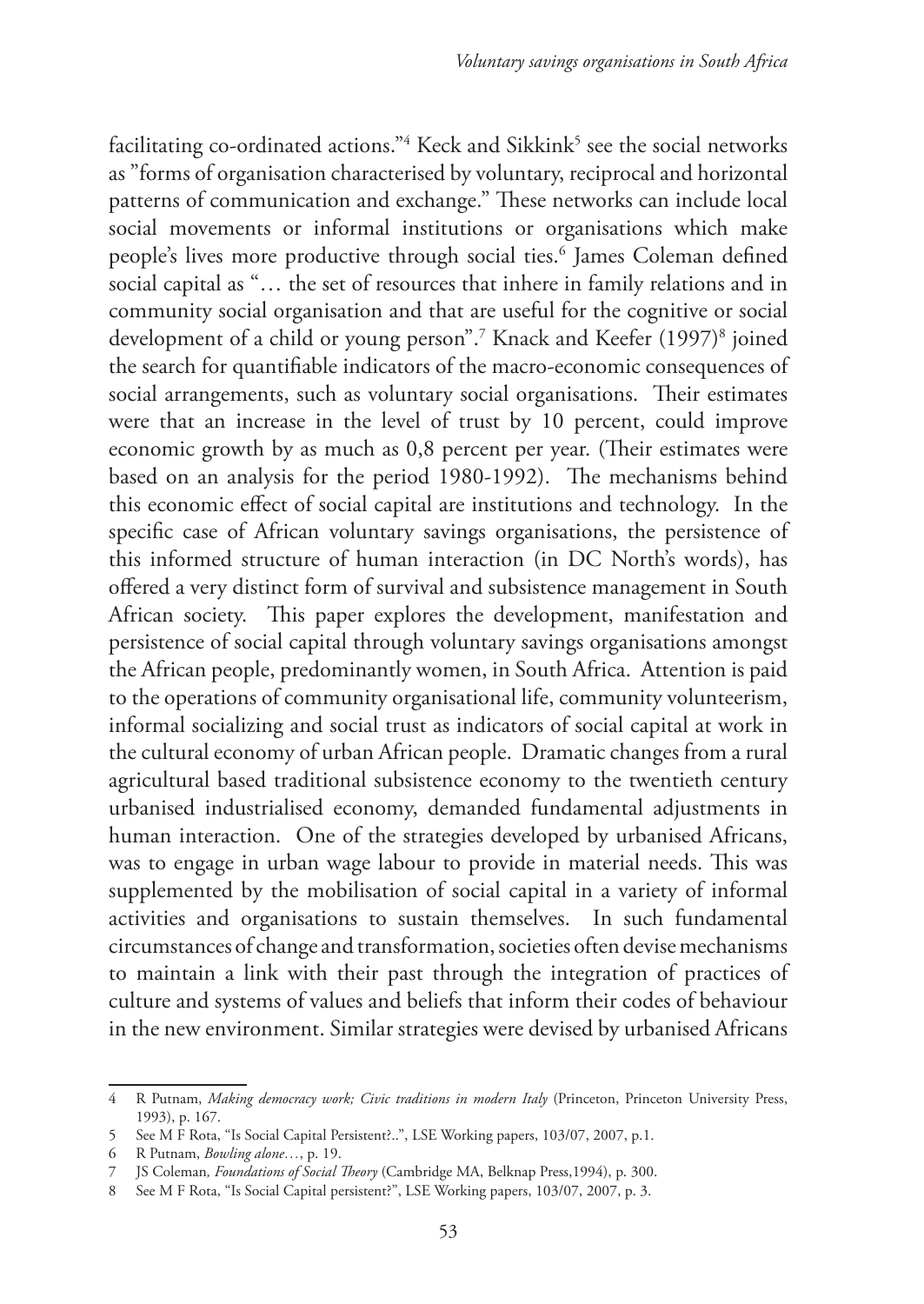since the early 1920s and perseverance of those organisations are prevalent in the current urban as well as rural environment in South Africa.

The aim of this article is to explore the operation of social capital among members of stokvels in South Africa in the twenty first century. Why do these organisations prevail? Are they sustainable? The approach is not purely that of rational economic theory, since informal savings organisations are not just rational economic actions. These organisations serve both social and economic purposes. It is a consequence of a lack of economic security that organisations emerge on the strength of social capital to supplement individuals' economic and social needs. The stokvels are social institutions utilising social capital, to serve social and economic needs. These organisations constitute behavioural responses to social and economic insecurity. In the context of this paper, social capital , that is 'the assets based on personal connections and connectability'9 reside in the stokvel, which provides guaranteed access to financial resources, social networks and a sense of community. Social capital is 'traded or exchanged' for access to tangible and non-tangible assets of the stokvel – trust, support, credit, financial resources. The question investigated in this research is why the stokvels still constitute such a visible presence in South African society? How do they sustain themselves? The hypothesis is that these informal voluntary savings organisations persist because they perform primarily an invaluable social security function, and furthermore also a secondary economic function, which are not offered by modern financial intermediaries. Financial institutions are not social or welfare institutions, but businesses that maximise return on shareholders' capital. Stokvels perform a social function relying heavily on social capital to create the desired social utility.

This article briefly explains the international phenomenon, the different forms of informal voluntary savings organisations in the African community, incentives for participation in such organisations and finally, how, why and in which forms these organisations prevail in South Africa.

## **The international phenomenon of ROSCA's**

The international literature on ROSCA's identify them as specific to

<sup>9</sup> PW Laird, "Putting social capital to work", *Business History*, 50(6), November 2008, p. 685.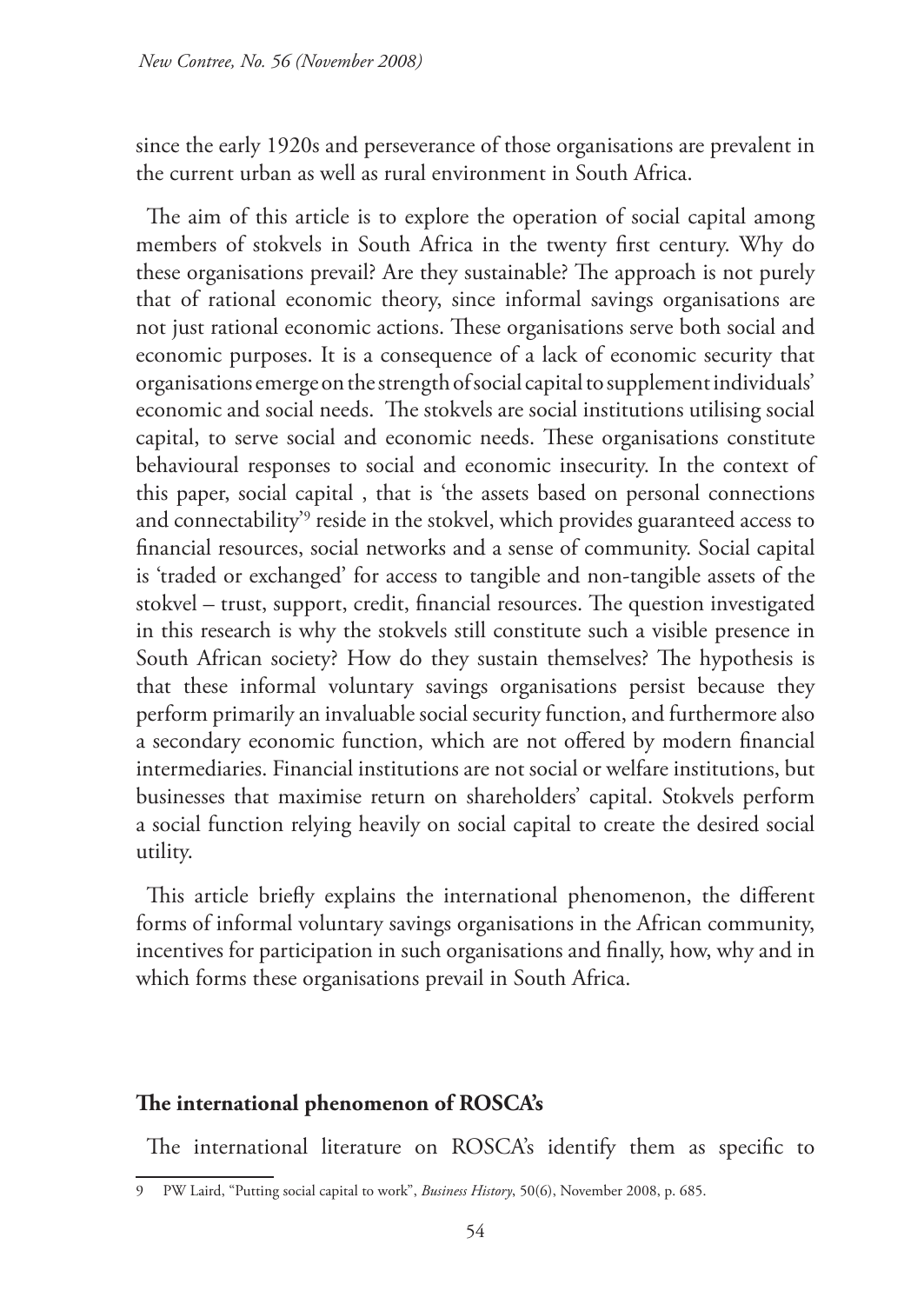developing countries and a phenomenon characteristic of communities in transition towards modernisation. Besley et al. state: "Rotating savings and credit associations (ROSCA's) are a widely observed institution for financial intermediation. They are found all over the world, particularly in developing countries…," 10 while Calomiris and Rajaraman also regard ROSCA's as "… financial institutions widely reported in the developing world."11 Levenson and Besley state, " It is well-know that informal finance is an important source of access to credit and savings opportunities in low-income countries." 12 Timberg and Aiyar state that informal financial markets account for much of the business credit in developing countries,<sup>13</sup> and Van den Brink and Chavas start their analysis of ROSCA's, with the following scenario,"…Imagine an individual somewhere in Africa faced with the problem of financing a major purchase."14

The consensus is clearly that the phenomenon of informal financial organisations originated in developing countries and "…that informal credit markets are not competitive or that they will become less and less important as formal credit markets develop." These organisations are perceived to be characteristic of developing and low-income countries. The perception emerged that such informal organisations developed where formal financial institutions were not well developed, eg in Taiwan, where the financial structure was underdeveloped but the personal savings ratio was high ( 20% for a prolonged period),<sup>15</sup> or in Sub-Saharan Africa "where financial and insurance markets are still underdeveloped."16 It is also generally accepted that such credit and savings associations are vital to people otherwise excluded from formal financial institutions.17 The more recent case studies also reflect

<sup>10</sup> T Besley, S Coate and G Loury, "Rotating savings and credit associations, credit markets and efficiency", *Review of Economic Studies,* 61, 1994, p. 701.

<sup>11</sup> CW Calomiris and I Rajaraman, "The role of ROSCA's: lumpy durables or event insurance?", *Journal of Development Economics,* 56, 1998, p. 207.

<sup>12</sup> AR Levenson and T Besley, "The Anatomy of an informal financial market: ROSCA participation in Taiwan", *Journal of Development Economics,* 51, 1996, p. 45.

<sup>13</sup> TA Timberg and CV Aiyar, "Informal credit markets in India", *Economic Development and Cultural Change,* 33, 1984, p. 43.

<sup>14</sup> R van den Brink and J Chavas, "The microeconomics of an indigenous African institution: The rotating savings and credit association", *Economic Development and Cultural Change,* 45 (4), 1997, p. 745 - 746.

<sup>15</sup> R van den Brink and J Chavas, "The microeconomics of an indigenous African institution...," *Economic Development and Cultural Change*, 45 (4) 1997, p. 746.

<sup>16</sup> W van Ginneken (ed.), *Social security for the excluded majority. Case studies of developing countries* (Geneva, International Labour Organisation, 1999), p. 21.

<sup>17</sup> J Jütting, "Strengthening social security systems in rural areas of developing countries" (Bonn, Zentrum für Entwicklungsforschung, Universität Bonn, Discussion Paper 9, June 1999); E Thorbecke: "Impact of State and Civil Institutions on the operation of Rural Markets and Non-market Configurations", World Development,  $21(4)$ ,1993, pp. 591 – 605.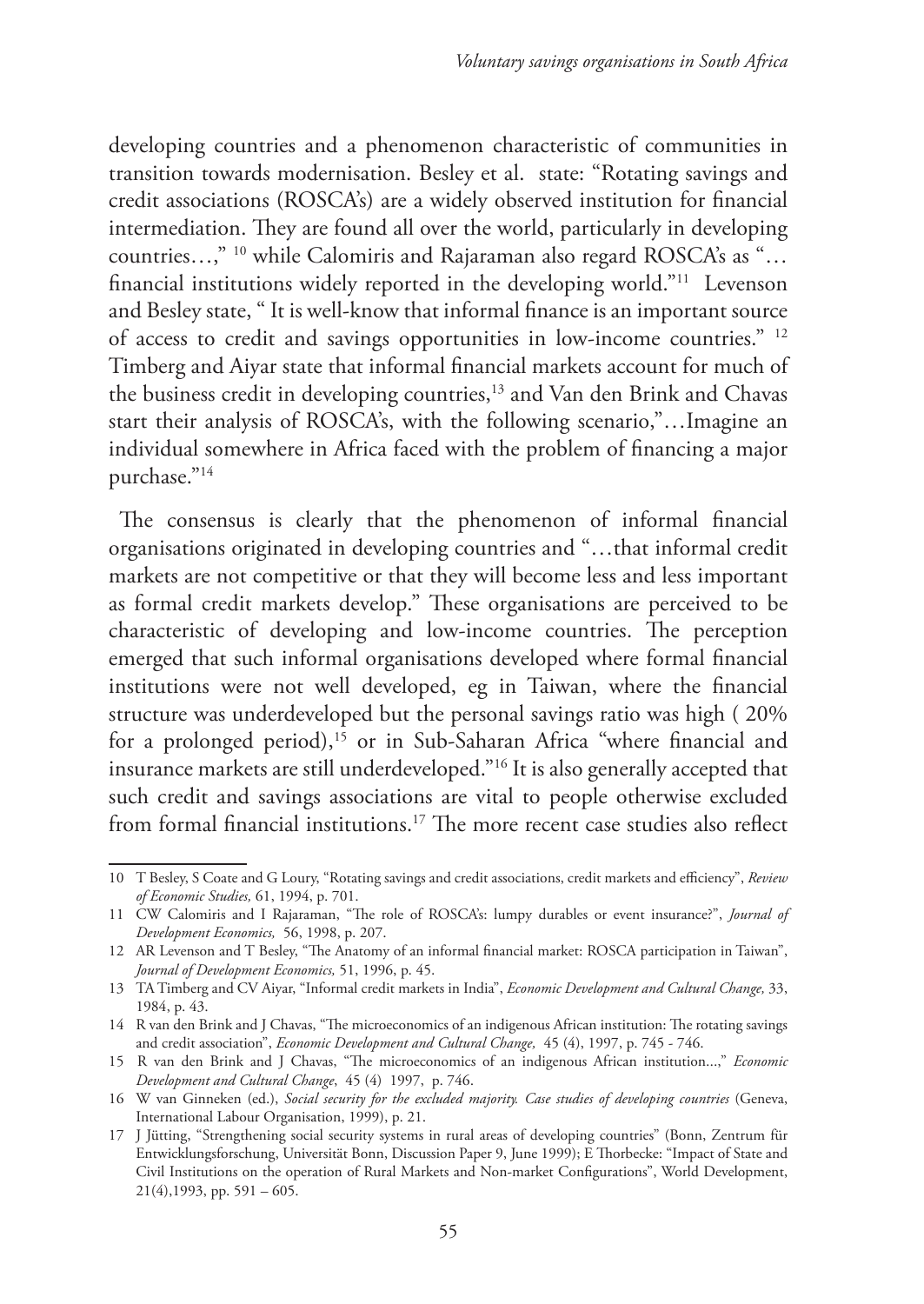the persistent strong presence of people in the informal sector in informal financial organisations. This corresponds with Jütting's findings that the larger the informal sector, the less able the organised formal social security system will be to provide for the informal sector and thus the higher prevalence of informal structures to perform such functions.<sup>18</sup> The typology of informal savings organisations as characteristic of developing countries, resulted in a strong focus on rural areas of developing countries, but Van Ginneken has shifted the emphasis more towards the urban based informal sector, which provides a better reflection of the prevailing situation in South Africa.19

The study of informal voluntary savings organisations in South Africa has not been systematic, but scattered case studies. Studies on the initial period of African urbanisation corresponded fully to the general international understanding of the nature and purpose of such organisations. Recent studies on the role and function of those structures in the modern South African environment, reflect more on the difference in manifestation and functioning from the international experience. South Africa is not simply a developing or low-income country, since it has a strong and sophisticated first world sector. A developing component does nevertheless exist in the South African economy, but the economy could not simply be lumped together with that of other developing countries. Cognisance must be taken of the impact of the existing sophisticated sector of the South African economy on the prevalence of such informal savings organisations.

Furthermore, the financial system in South Africa is highly sophisticated and can not be compared with the financial intermediaries in the rest of Africa, or Sub-Saharan Africa. Despite the existence of a wide range of financial intermediaries to serve the needs of the population, informal savings organisations persist. Furthermore, participants in informal voluntary savings organisations in South Africa are not excluded from banking services, as the reporting in *Move* indicate. This phenomenon needs explanation. It is also not correct to state that only people with low or irregular income participate in these informal savings organisations in South Africa. In South Africa saving by private households was approximately 3% of GDP in 2000,<sup>20</sup> (which is substantially lower than the 20% identified by Levenson and Besley in

<sup>18</sup> J Jütting, "Social security systems in low income countries: Concepts, constraints and the need for co-operation", *International Social Security Review*, 4 (53), 2000.

<sup>19</sup> W van Ginneken, "Promoting productivity and social protection in the urban informal sector", The International Project on the urban informal sector (Geneva, ILO,1994/95), 1996.

<sup>20</sup> South African Reserve Bank, *Quarterly Bulletin,* 215, March 2000, p.14.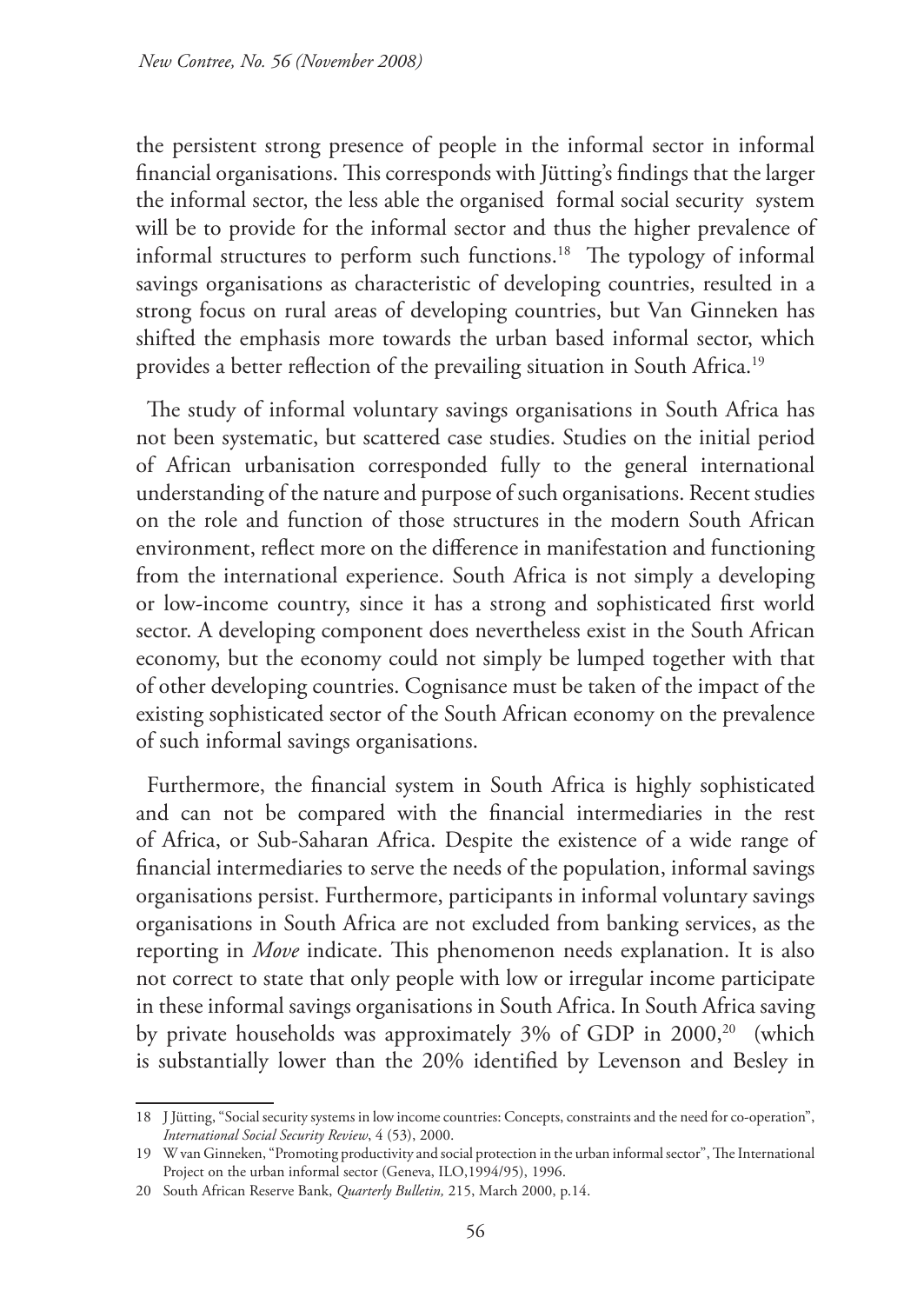Taiwan), while savings in informal organisations, according to the case studies undertaken for this research as well as the reporting in Move, reflect a much higher personal savings ratio. This will be discussed below.

An analysis of the current manifestation of informal savings organisations in South Africa reflects both a continuation of some historic trends as well as the development of new manifestations.

# **Voluntary savings organisations in South Africa – differences in form and function.**

Informal savings organisations in South Africa are known as "stokvels", which refers to the ROSCA-type of savings organisations. The international literature on Rotating Savings and Credit Associations (ROSCA's) explains the general phenomenon as well as similar experiences in various parts of the world.21 The first manifestation of voluntary organisations in South Africa goes back to the nineteenth century. Today these voluntary organisations coexist within and interface with a sophisticated modern financial system. The powerful forces of social capital assist in explaining the sustainability of these relationships.

Stokvels constitute a wide range of organisational forms. Some are only rotating savings organisations and some burial societies to provide for death. In other publications<sup>22</sup> these informal savings organisations were collectively described as "stokvels". Members of such organisations themselves sometimes differentiated between burial societies and stokvels, because of the element of "partying" or lavish social activity often associated with stokvel gatherings

as opposed to the meetings of burial societies.<sup>23</sup> The literature is nevertheless clear on this matter: the earliest manifestations of such informal voluntary organisations were stokvels, organised to facilitate social interaction, saving

<sup>21</sup> T Besley, S Coate and G Loury, "The economics of rotating savings and credit associations", *American Economic Review,* 83(4), 1993, pp. 792 – 810; T Besley, S Coate and G Loury, "Rotating savings and credit associations, credit markets and efficiency", *Review of Economic Studies,* 61, 1994, pp. 701–719; CW Calomiris and I Rajaraman, "The role of ROSCA's: Lumpy durables or event insurance?" *Journal of Development Economics*, 56, 1998, pp. 207–216.

<sup>22</sup> G Verhoef, "Informal financial service organisations for survival: the case of African women and stokvels in urban South Africa, ca. 1930–1998", *Enterprise and Society. The international Journal of Business History,* 2, (2), 2001.

<sup>23</sup> G Verhoef, "Stokvels and Economic Empowerment...", B Lemire, G Campbell and R Pearson(eds.), *Women and credit. Researching the past, refiguring the future*.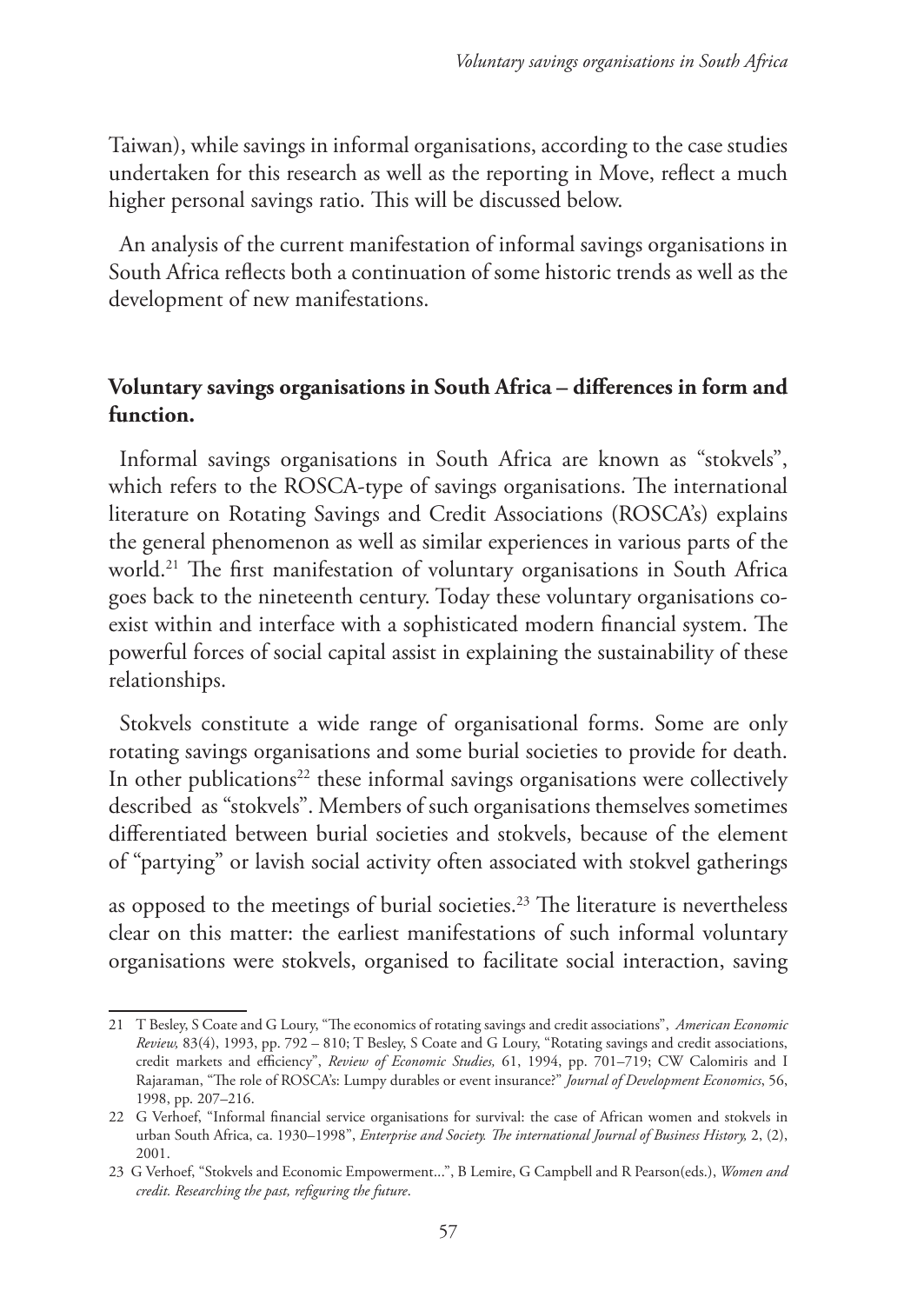and access to a lump sum of cash.24 When the urbanised communities had to deal with the trauma of death distant from the traditional lands, burial societies developed to facilitate the full ritual of death, mourning and burial according to custom. 25

Urbanised Africans displayed a high savings propensity. Men who performed wage labour in the urban centres were motivated to send money home to build up the homestead. There was a traditional saying that "the man on whom the ancestors smile, is the one who looks ahead and builds up his homestead." 26 Savings took the form of hoarded cash at first, in some cases saved at the Post Office, but the desire for social interaction and mutual support gave rise to ROSCA-type of saving through stokvels. African women in the urban areas often met to drink tea, and gradually established a network that was soon used as a savings organisation. Women made regular monetary contributions, which was allocated to the host member. Women's stokvels met regularly to address their needs for social interaction, social support, subsistence and credit, since they rarely had access to financial institutions. Carrying the burden of maintaining a family while having an irregular and/or low income brought African women to integrate stokvels firmly into the African society as a means to supplement earnings utilising social networks. Members of stokvels relied on social capital to forge a survival strategy in the urban environment.

As the urban environment changed for African communities, so did their needs, and the organisation of, motivation for, and function of stokvels were adapted to give rise to different kinds of informal voluntary organisations. Four major categories can be identified: savings clubs, burial societies, investment

and credit groups, and high-budget stokvels.<sup>27</sup> The first two categories were predominant during the early 1930's and later 1940's, while the latter two categories were more recent developments testifying to higher and more stable income levels.

<sup>24</sup> AK Lukhele, *Stokvels in South Africa: Informal saving schemes by blacks for the black community* (Johannesburg, Amagi Books, 1990), p. 4; E Thomas, "Rotating credit associations in Cape Town", E Preston-Whyte and C Rogerson (eds.), *South Africa's informal economy* (Cape Town, Oxford University Press, 1991), p. 291; WG Schulze, "The origin and legal nature of the stokvel: Part 1", *South African Mercantile Law Journal*, 9, 1997, pp. 20–21.

<sup>25</sup> See G Verhoef , "Stokvels and economic empowerment...", B Lemire et al. *Women and credit. Researching the past, refiguring the future*, G Verhoef, 'Savings and survival in a modern African economy', *Historia*, 46(2), pp. 96–97.

<sup>26</sup> P Mayer, *Townsmen or tribesmen* (Cape Town, Oxford University Press, 1971), p. 249.

<sup>27</sup> A detailed explanation of these different categories can be found in G Verhoef, "Stokvels and economic empowerment...", B Lemire et al. *Women and credit. Researching the past, refiguring the future*, G Verhoef, 'Savings and survival in a modern African economy', *Historia*, 46(2).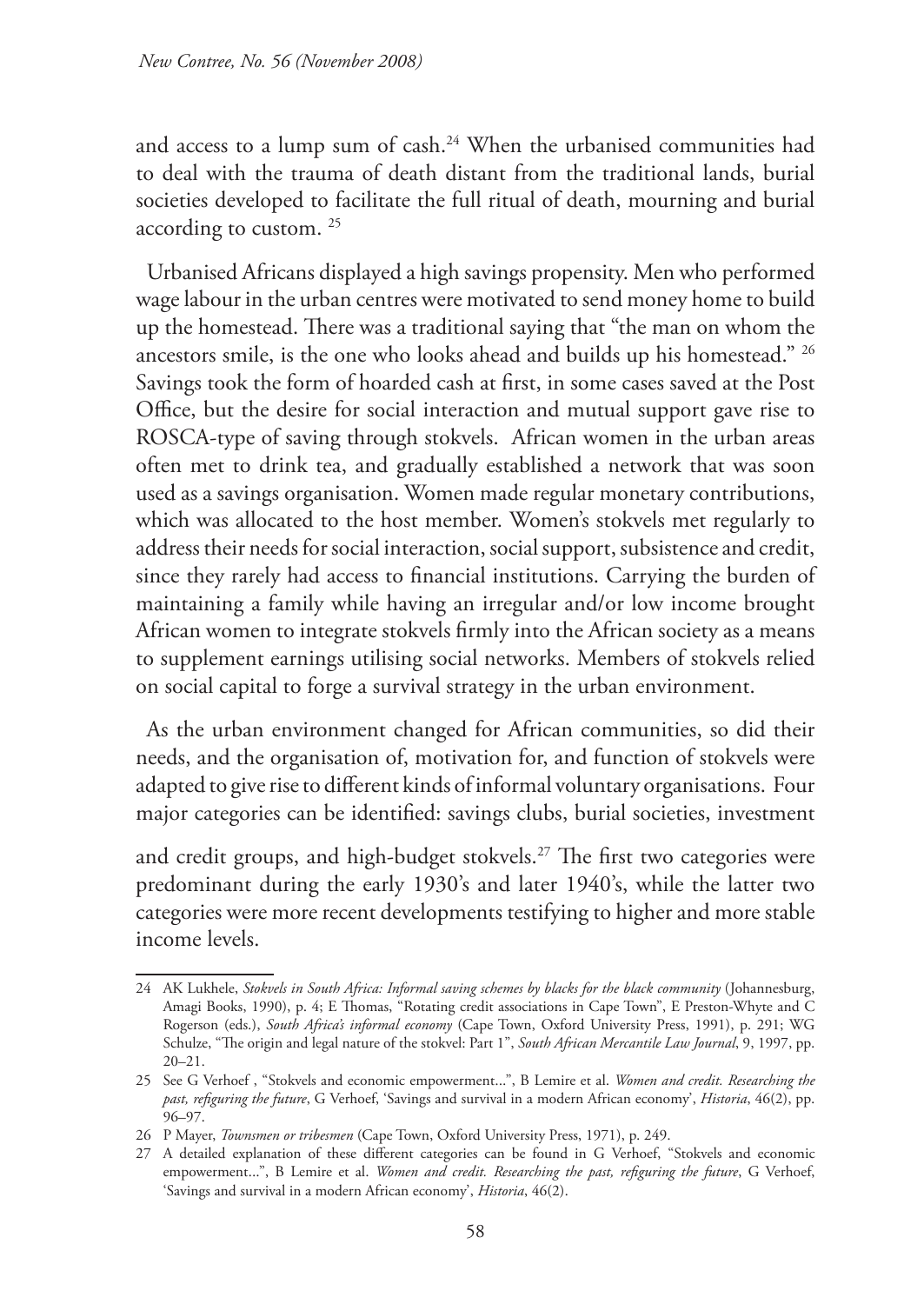The earliest stokvels were general savings clubs, which rotated pooled funds to members on a mutually agreed basis. Membership was usually relatively small, ranging from five to six to between twenty and twenty-five people, though instances of memberships of up to eighty people were recorded.28 The agricultural migrant work force soon extended these stokvel organisations from their origins in the Eastern Cape to the mining and industrial workers on the Witwatersrand. By the 1930s, African women were following men into urban areas, when the exclusively female *mahodisanas.*(informal voluntary savings organisation amongst trusted women) were formed. In the mid-1930s, women made up almost the total membership of stokvels in Rooiyard, a slum area in Johannesburg.29

Burial societies constitute the second type of stokvels that developed. High mortality among urban labourers resulting from unsanitary living conditions, dietary changes, and disease epidemics increased the need for funeral provision. An African funeral was an expensive occasion, it was expected that the deceased should be buried with honour and pride (implying expensive coffins and funeral arrangements, as well as a meal for all the funeral guests) where the deceased's forefathers were buried. Funeral costs also soared as a result of the transportation costs to return the body of the deceased to often-distant ancestral lands. In the urban communities burial societies ("*makgotlas*") were established as essentially dedicated stokvels with the primary objective of assisting urban Africans with funeral costs. Burial societies secured the traditional practice of a dignified funeral despite social and economic dislocation through urbanisation and industrialisation. In the various ethnic African communities—Zulu, Tsonga, Xhosa, Sotho, or any other group caring for the dead by means of a funeral is of exceptional traditional and spiritual importance.<sup>30</sup> The move to the cities did not erode that strong belief, not even among those Africans who eventually accepted the Christian faith. Almost without exception members of current stokvels have indicated that provision for death constituted a primary motivation for the existence of their stokvel. For this very personal need members rely heavily on the social capital

<sup>28</sup> The Zakheni ladies; Club in Soweto consists of 60 members (*Move*,12 September 2007, p. 8); the Rock of ages stokvel in Soweto consists of 40 members (*Move,*13 July 2007, p. 7); the average of membership of stokvels in Soweto is between 10 and 15 members.

<sup>29</sup> E Hellman, "The importance of beer-brewing in an urban native yard", *Bantu Studies,* 8, 1934; E Hellman, *Rooiyard: A sociological survey of an urban native slumyard* (Oxford, Oxford University Press, 1948).

<sup>30 &</sup>quot;Key role for burial societies", *Black Enterprise*, 21, 1989, p. 54; "Burial societies have a role to play in economic empowerment", *Black Enterprise*, 27, 1989, p. 12; H Kuper and S Kaplan, "Voluntary associations in an urban township', *African Studies*, 3, 1944, p. 185; E Bähre, "Wij zullen onze beenderen in waardigheid begraven", *CAhier*, 4(1), 1995, pp. 26-28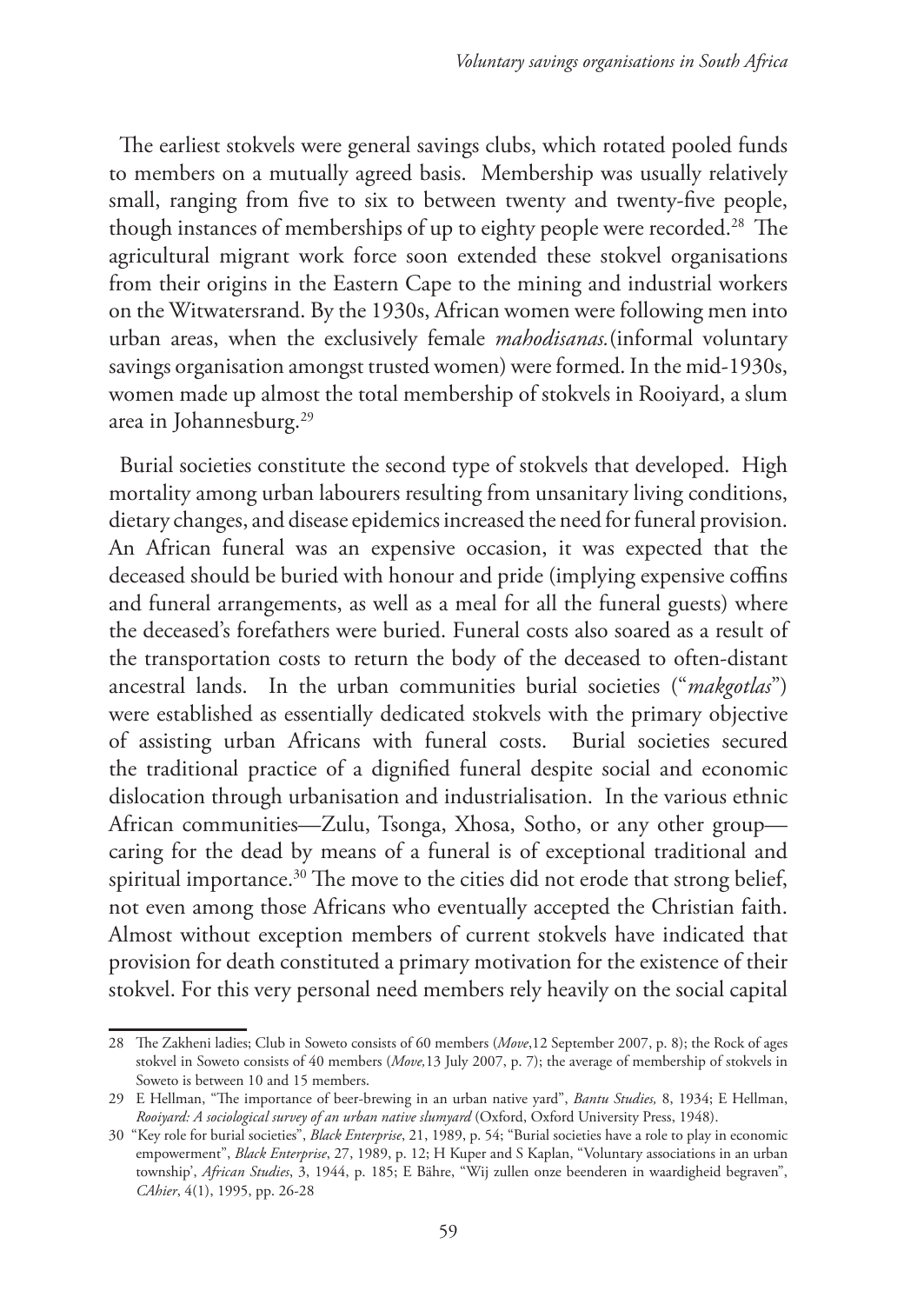of the organisation to facilitate the complex funeral needs.<sup>31</sup>

The third type of stokvel that developed among Africans was the investment stokvel. These stokvels emerged much later with the growing affluence of Africans in urban communities. Members were required to make relatively high regular contributions. Investment stokvels resemble cooperative societies, except that the total pool of savings is not necessarily paid out to members at the end of a meeting.32 Accumulated funds are saved (banked) with the common goal of investing in capital projects, purchasing an expensive large commodity, or investing in a business venture, property, or equity. Goals of such stokvels can range from purchasing a refrigerator or a stove, to more ambitious ones such as purchasing shares in a hotel or buying land to erect an office block. These stokvels can offfer an opportunity to obtain "seed capital" to finance small businesses. In serving as a source of credit, investment "stokvels" differ from ordinary stokvels, though lending is not their most important function but rather an additional role facilitated by the larger pool of funds. Over time, as Blacks have accumulated more cash, investment stokvels have moved beyond being only a means of accelerating consumption toward facilitating long-term investments in capital goods, property, and financial instruments.33 The interesting observation is that these more wealthy members do not resort to more sophisticated investment products offered by other modern financial intermediaries, but still use the social capital of the trusted stokvel to guide investment decisions or purchases of substantial value.

The last category of stokvels is a more recent development and represents the most explicit change in the organisational structure of modern stokvels from the earlier savings clubs. High-budget stokvels consist of a large membership (a hundred members or more), all of whom are of high social standing and credibility in the community. Contributions can vary between R200 and R2,000 per month and payouts vary between R7,000 and R15,000 per month. Regular payouts are not made on a rotating basis, but depend

<sup>31</sup> Consult eg. "Itekeng Social Group", *Move*, 29 August 2007, p. 9; "Masisizaneni Club", 18 July 2007,p. 7; Mulanga",13 April 2005, p. 8.

<sup>32</sup> The "Elegant ladies club" requires a R2000-00 monthly contribution from members, who are described as "… smart career women.. employed in the corporate and government sectors." See *Move,* 1 Augustus 2007, p. 11.

<sup>33</sup> P Smets, 'Community-based finance systems and their potential for urban self-help in a new South Africa', *Development Southern Africa,* 13(2), 1996, pp. 179-180; S Burman and N Lembete , "Building new realities. African Women and ROSCA's in Urban South Africa", S Ardener and S Burman(eds.), *Money-go-rounds. The importance of rotating savings and credit associations for women* (Oxford, Berg Publishers, 1996), pp. 36 –37; P Franks and S Shane, "Building commerce through co-operatives", *Indicator SA,* 6(1/2) 1989, p. 110; E Thomas, "Rotating credit associations in Cape Town…", pp. 277-299; WG Schulze, ' Stokvels. Part 1; People's insurance,' *Journal of Business Law*, 4(2) 1997, p. 79.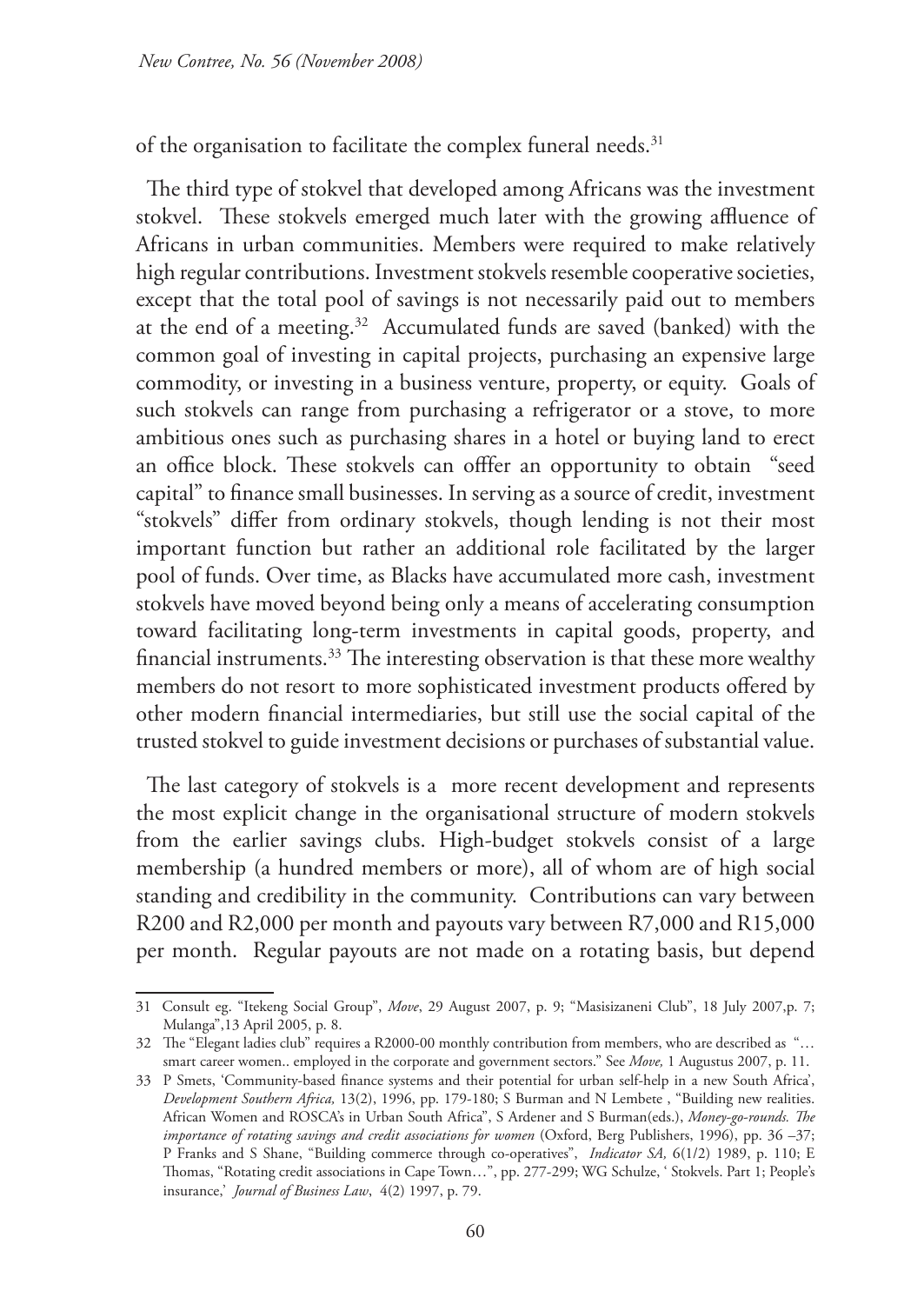on the dates set for allocation by the board, which is the supreme decisionmaking body in a high-budget stokvel. It consists of ten to twenty founding members who enjoy an elevated status and control the stokvel's functioning. Membership is based on trust, but ordinary members perform a distinctly minor role. The board determines payout dates, which can depend on the creditworthiness of the recipient or the personal "value" of a member to board members. Given the large membership and somewhat arbitrary selection basis, members can make their regular contribution, as determined by the board, but despite requesting the opportunity to be the recipient, may wait up to five years before a pool is allocated to them. High-budget stokvels present an opportunity for corruption and the misuse of power, but they also provide an opportunity to make a lot of money. Men dominate these stokvels, probably because of the higher risk involved.<sup>34</sup>

The ordinary stokvels, whether known by that name or by the variety of vernacular terms, and burial societies, were familiar phenomena in urban African communities from the early 1930s. The investment stokvels and high-budget stokvels were more recent developments of the late 1960s and early 1970s and are currently a more frequent phenomenon.<sup>35</sup> The traditional stokvel and burial society are today still the dominant voluntary savings organisation category in African communities.

The next section of the paper will focus on the reasons why people still belong to stokvels in the modern world. These motivations will allude to the social generic assets in these organisations which explain their prevalence.

## **Incentives to join informal voluntary savings organisations.**

The formation of stokvels constitute a distinct strategy to mobilise social capital towards social support and material security. Most of these voluntary organisations were women's only structures, because men seemed to display an unwillingness to forego spending of available cash for future benefits. Women also often commented that men were not "trustworthy," a perception that might relate to the greater instability of men and to "the prevalence of alcohol and tobacco consumption among men as well as the general reluctance of

<sup>34</sup> WG Schulze, 'The legal nature of Stokvels, Part 1', p. 26; S Burman and N Lembete , "Building new realities", p. 25; E Thomas, "Rotating credit associations in Cape Town", pp. 299-300.

<sup>35</sup> See *Move,* 1 Augustus 2007, p. 11; 23 May 2007, p. 8; 21 November 2007, p. 10.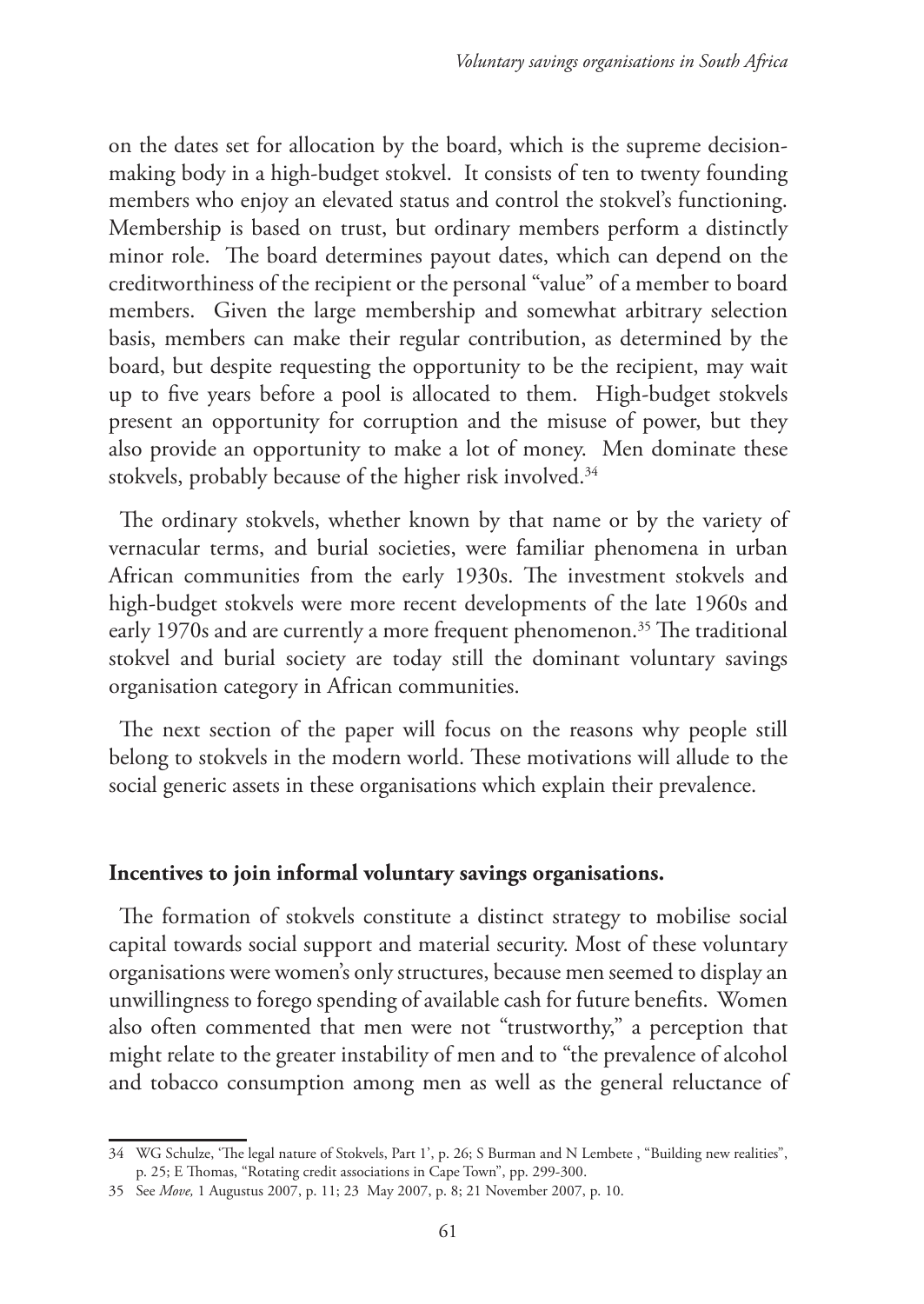men to confide details on their income to women." 36 In recent research by Molefe an interviewee of a burial society responded : " If men join… they would want to control us women. We say no to men. We can do things for ourselves and we don't depend on men. Here we are proud and successful, in fact it is women who help these men as they drink their money instead of contribute to the societies."37 The survey of stokvels in Move recently testified to a growing number of male only stokvels<sup>38</sup> and a rising number of mixed gender organisations.<sup>39</sup>

The history of stokvels is a history of social displacement and adjustment to new employment opportunities in urban areas as well as new social and material needs. Social displacement in an unfamiliar, artificial, and constrained environment strengthened the need for supportive networks.<sup>40</sup> Membership of stokvels emerged from and established relations of trust with people of either the same ethnic group or religious affiliation or just trusted friends residing in the same street of the township. The first incentive for participation in stokvels was to establish a social network of trusted acquaintances to replace the kinship network of the traditional areas. Members use social capital to establish the network, which in turn strengthens the network to provide in future needs. The social capital functions as a guarantee of access to other assets which may be troublesome to obtain. Reference is here made to trust, community support and certainty that are not accessible through ordinary savings products at modern banks.

The basis of the mutual trust for membership of the early stokvels reflected either an ethnic or religious bond. It was recorded that the Tswana women were most active in creating sstokvels in urban areas of the Transvaal. These women moulded the stokvelss along the Tswana traditions and culture by observing them as "Manyano Christian sisterhood" organisations.<sup>41</sup> These organisations displayed distinct ethnic as well as religious bonds as the basis

<sup>36</sup> G Buijs and G Atherfold , *Savings and money-lending schemes: How rotating credit associations help poor families* (Pretoria, Human Sciences Research Council, 1995), pp. 2-5, 35 – 46.

<sup>37</sup> SP Molefe , *Welfare provision by selected self-help organisations,* p. 211.

<sup>38</sup> *Move*, 21 November 2007, p. 8, Majakathata Investment Group is all male; *Move,*11 April 2007, p. 9, All Nations Burial Club is all male.

<sup>39</sup> *Move,* 3 August 2005, p. 9; 8 November 2006, p. 14; 11 April 2007, p. 8; 18 July 2007, p. 10; 29 August 2007, p. 9; 23 January 2008, p. 9; SP Molefe, "Welfare provision by selected self-help organizations: An exploratory study" (PhD., University of the North, 1989), p. 211; WGG Warnecke, *Burial societies, African religion and the church.* (M.Th Dissertation, University of Natal, 1994), pp.40 – 41; A Lukhele, *Stokvels in South Africa,* pp. 6, 25, 38.

<sup>40</sup> H Kuper and S Kaplan, "Voluntary associations in an urban township", pp. 178, 186; G Buijs and G Atherfold, *Savings and money-lending schemes,* pp. 8, 70-72, 75.

<sup>41</sup> AK Lukhele, *Stokvels in South Africa*, p. 6.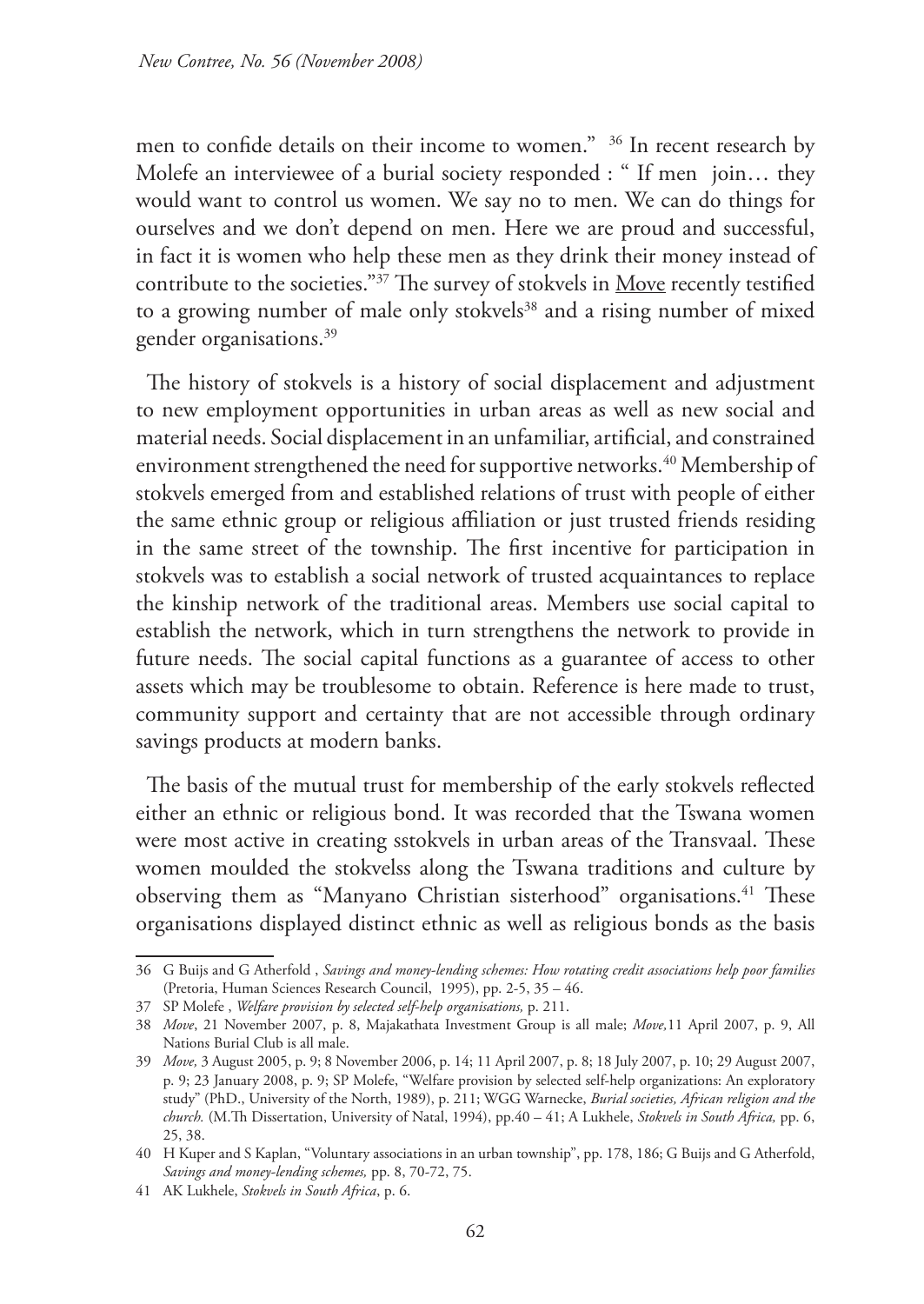of urban solidarity. Other case studies identified the predominance of Sotho people in stokvels in the Western Native Township of Johannesburg during the 1940's. A strong sense of national solidarity existed amongst the Sotho people, who were known to be very efficient workers.<sup>42</sup>

Stokvels provided moral support, resembling the closely knit traditional communities. They generated a strong sense of solidarity among members and resembled the functions of a provident society for those in need—not only for the member, but also for the family of the member. The African concept of "*ubuntu*", which literally means that a person/man is only a person/man through others, embraced caring for each other's well-being in a spirit of mutual support. "Ubuntu" is the humanistic African cultural ethic, based on the human being and connections between people. It is a collective consciousness, a shared experience of eg. deprivation or poverty, which leads people to provide mutual support. No single person can satisfy individual needs but can as a member of a collection of persons. "Ubuntu" signifies the group, especially on issues relating to survival.<sup>43</sup> Stokvels served to bridge tribal and ethnic divisions through 'Ubuntu' towards a network of social support.<sup>44</sup> This has remained a powerful incentive up to the present: in Thohoyando this peculiar form of social capital was explained as: "We encourage and support each other."45

Since pass laws prohibited women from coming to urban areas, perhaps to join their husbands, they were sometimes arrested for failing to produce a valid passbook to legitimise their presence in the area. Women were also sometimes arrested for brewing and selling beer without a license. When in jail, stokvels provided a safety net, offering moral and material support to them and their families. In this respect "stokvels" bridged tribal and ethnic divisions among urbanized African women, who carried the heaviest burden of family maintenance.<sup>46</sup> In Soweto members of the Zakheni stokvel explained the reason for its existence as , "…it's all about commitment and

<sup>42</sup> H Kuper and S Kaplan, "Voluntary associations in an urban township", pp. 180 – 181.

<sup>43</sup> A Burger, (ed.), *Ubuntu: cradles of peace and development* (Pretoria, Kagiso Publishers, 1996); J Broodryk. "Managing the ubuntu way: four teats of a cow", *Management Today,* 14(3), 1998; L Mbigi, and J Maree, *Ubuntu. The spirit of African transformation management* (Knowledge Resources, 1995); JH Smit, M Deacon and A Schutte, *Ubuntu in a Christian perspective* (Potchefstroom University for CHE, Potchefstroom, 1999).

<sup>44</sup> E Hellman, "The Native in the towns", I Schapera (ed), *The Bantu-Speaking Tribes of South Africa; An Ethnological Survey* (Cape Town, Maskew Miller, 1950), pp. 411 and 431; S Burman and N Lembete, "Building new Realities", pp.27, 39, 40; E Thomas, "Rotating credit associations in Cape Town", p. 292; *Black Enterprise*: Stokvels gain momentum as millions are mobilised, vol. 14, 1988, p. 31; *Black Enterprise:* Formation of NASASA, Vol. 28, Dec/Jan 1990, p. 45.

<sup>45</sup> *Move,* 13 April 2005, p. 12.

<sup>46</sup> E Hellman, "The Native in the Towns", p. 411; S Burman and N Lembete, "Building New Realities", pp. 27, 39, 40; A Lukhele, *Stokvels in South Africa,* pp. 7 – 13.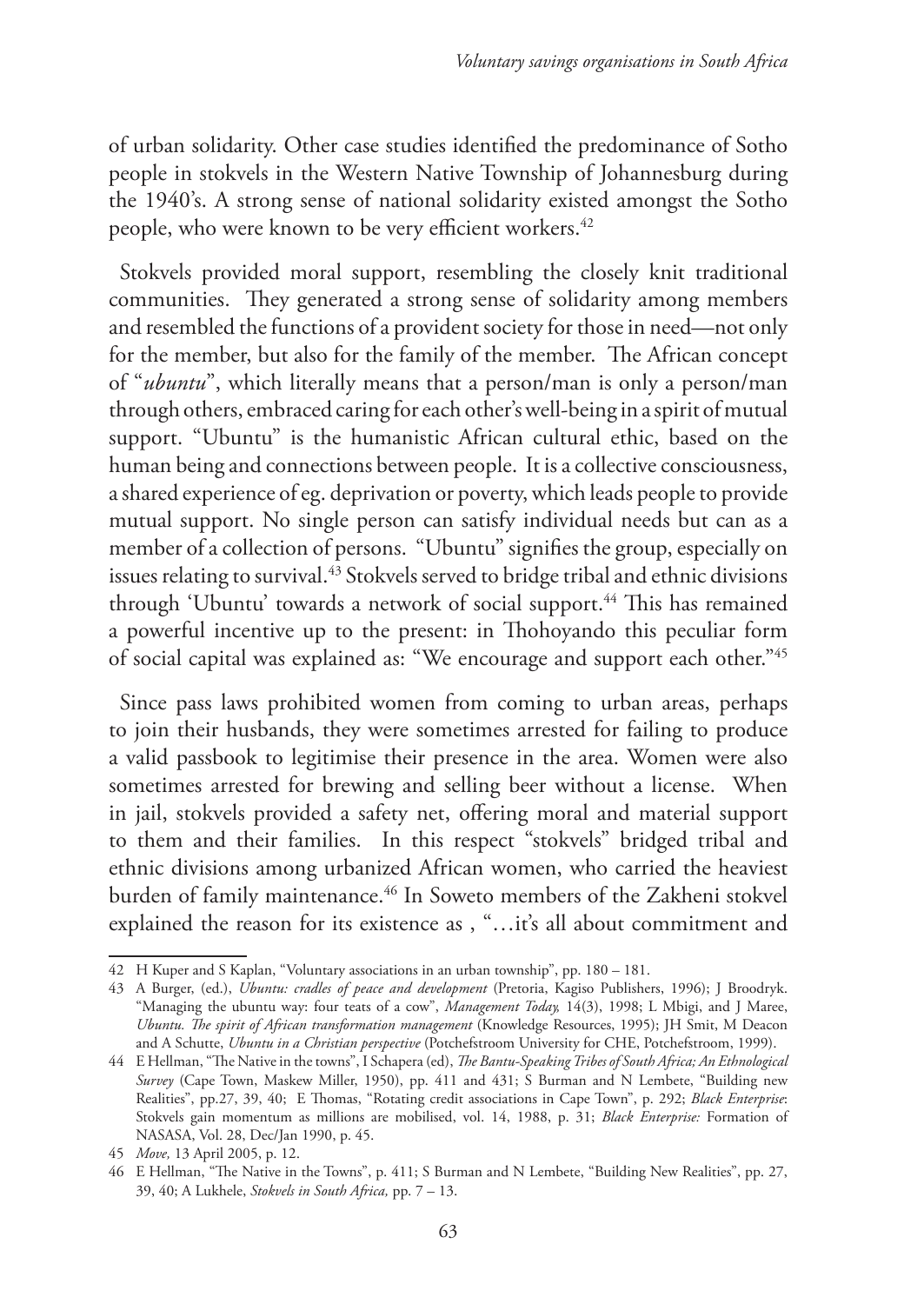sisterhood.. we don't just meet, we visit each other regularly.. Trust, tolerance and perseverance are what brought us to where we are today..."<sup>47</sup> This testimony reflects the existence of social capital that is utilised to guarantee survival, both social and economic.

Equally important as part of the social refiguration in urban areas, was the desire for social interaction and leisure. Distribution of contributions coincided with a party since the earliest stokvels - whether it was Christian tea parties, parties serving traditional beer, or parties consuming Western alcoholic beverages. A whole subculture developed around "stokvels": lavish parties, flamboyant names, rhythmic music, and sometimes violent and criminal behaviour. Indeed, the unacceptably noisy, violent, criminal, and immoral behaviour in some cases, contributed to a rejection of stokvels by certain members of the Black community. Despite some reservations, stokvels are a powerful social support network for many African people, especially women<sup>48</sup>

Despite the strong social incentives toward participation in stokvels, these motives can never be divorced from the key economic reasons for participation. The second incentive for participation in stokvels, is that of dealing with poverty or subsistence needs as a result of the loss of access to the traditional means of production, i.e. land. Kurtz argues that the formation of ROSCA's represent an adaptation to a condition of poverty or relative deprivation, where adaptation is seen as a process by which a population alters its relationship to the socio-physical environment in which it exists in order to reproduce itself and survive.<sup>49</sup> First generation urbanised Africans struggled to secure income stability, especially women dependent on the informal sector. In the township women transferred their managerial skills in the household to informal economic activities to generate an independent income to provide for their families. "For the women, previously engaged in domestic labour, the choice of living in the township, and the desire to construct and maintain a household meant a change in the nature and purpose of earning an income. Working as a young domestic had been about breaking free, accumulating some sort of dowry, and supplementing parental income at home. Work now became necessary to help construct and support the women's own

<sup>47</sup> *Move,* 12 September 2007, p. 8.

<sup>48</sup> G Verhoef, 'Stokvels and economic empowerment…', p. 101.

<sup>49</sup> DV Kurtz, "The Rotating Credit Association: An Adaptation to Poverty", *Human Organisation,* 37 (1), Spring 1973.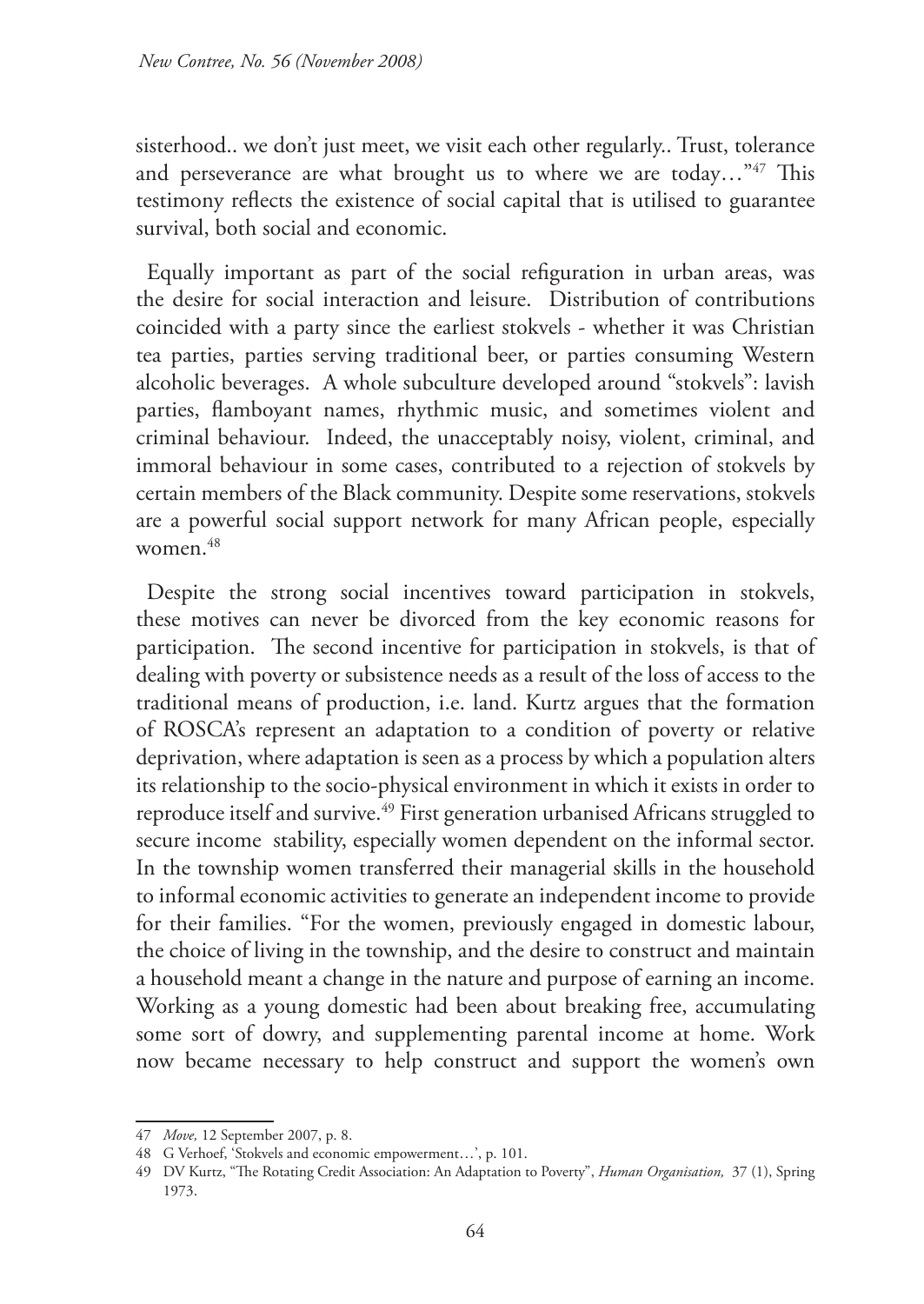households."50 Women engaged themselves in domestic work, they brew and sold traditional beer, in street selling of vegetables and basic groceries and they took up sewing and mending of clothes. These activities supplemented the earnings of the husband, or provided the only source of income to widowed women, or women deserted by their husbands.<sup>51</sup>

Participation in stokvels bridged the earnings gap in the following ways:

- Participants would gain access to the savings pool at some time in future. The accumulated pool could be utilised for numerous purposes: supplementing earnings to facilitate subsistence, buying durable goods (electric stoves, refrigerators, sewing machines), clothing, pay school fees, pay for traditional ceremonies, make a journey home to the traditional homestead to visit the family, etc.<sup>52</sup> Initially African women also sometimes utilised the access to cash from the stokvels to start up their own informal businesses, such as shebeens (taverns), laundries and sewing enterprises (for both individuals and businesses), small grocery shops selling basic necessities to the townships, and dairy shops selling milk. Stokvels could thus augment meagre incomes to relieve poverty and reduce risk factors.
- "Stokvel" meetings rotated amongst the members. At such meetings each would pay an entrance fee or buy something to drink (tea, drinks) or to eat. Meetings thus ensured an additional source of income apart from informal economic activities.<sup>53</sup> This was a modest practise in the ordinary savings clubs, but a major source of revenue in the high-budget stokvels. Together with the expected future access to the stokvel pool, this practise served as an "insurance" to members, since they expected to receive entrance fees in future and could plan accordingly.
- Poor people with low and irregular income found it difficult to establish creditworthiness and obtain access to credit, but the propensity for savings among African people explained the prevalence of stokvels as source of credit. Stokvels was a mechanism to mobilise limited savings that would otherwise lie idle in the absence of access to more formal mechanisms of saving. The exceptionally strong adherence to the ethic of stokvels meant virtually no defaults on repayments, since default would mean that an individual would

<sup>50</sup> B Bozzoli, *Women of Phokeng. Consciousness, life strategy, and migrancy in South Africa, 1900 – 1983.* (Johannesburg, Ravan Press, 1991), p. 134.

<sup>51</sup> G Verhoef, 'Informal Financial Service Institutions for Survival...,', *Enterprise and Society*, 12(2), 2001, pp. 260 – 262.

<sup>52</sup> G Buijs and G Atherfold, *Savings and money-lending schemes*, pp. 46, 75, 76; E Bähre, "Wij zullen onze beenderen", p. 23; H Kuper and S Kaplan, "Voluntary Associations in Urban townships", pp. 185 – 186; E Hellman, "The Native in the Towns", p. 411.

<sup>53</sup> S Burman and N Lembete, "Building new Realities...", p. 35; B Bozzoli, *Women of Phokeng...,* pp. 142 – 145; A Lukhele, *Stokvels in South Africa,* p. 9.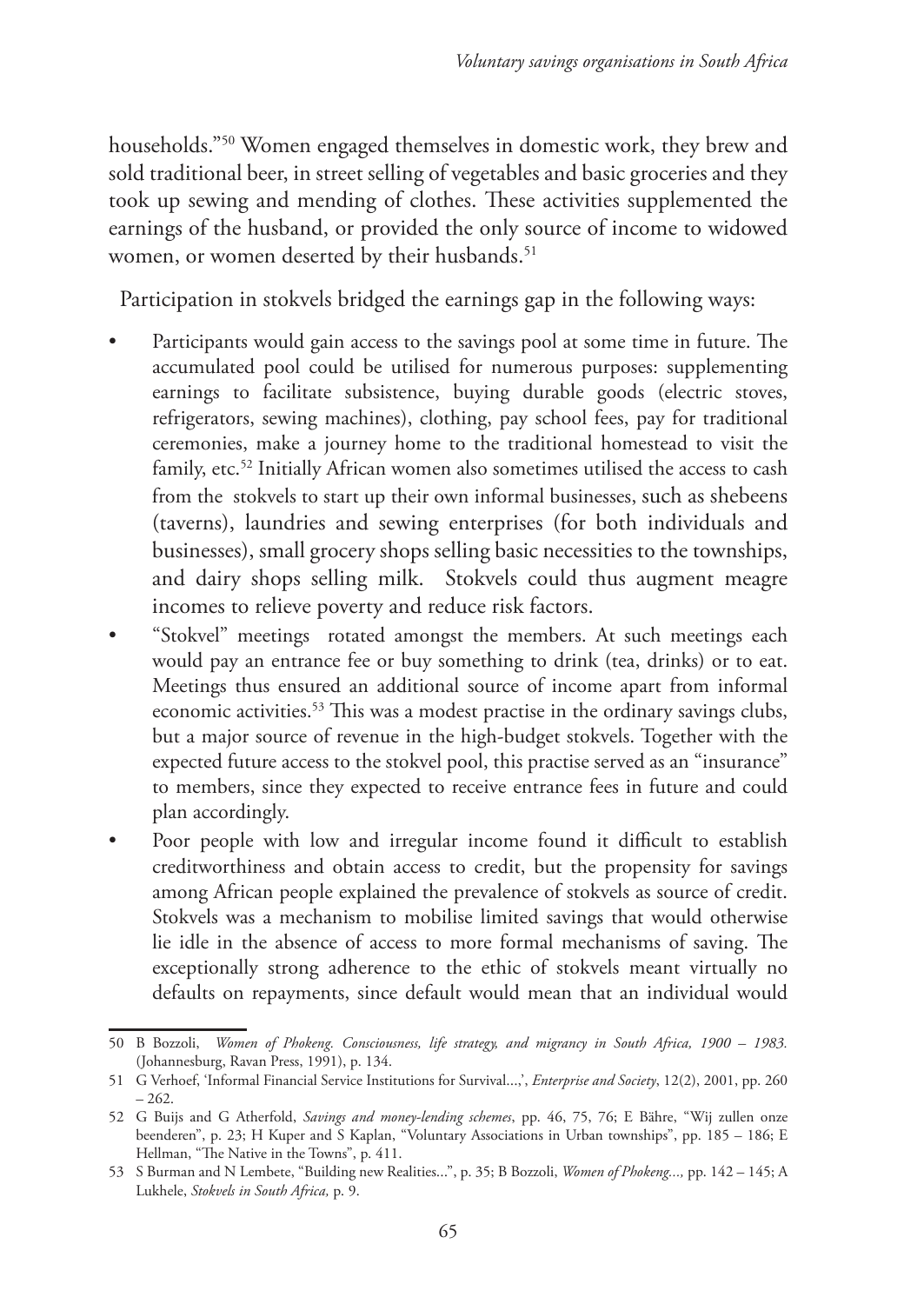forfeit future access to credit. Kurtz argues that participation in ROSCA's could be interpreted as an adaptive mechanism, which provided an alternative to participation in the mainstream of the urban society. Poor people sought solutions to problems not met by existing institutions, because the people were not eligible for those services, could not afford them or were suspicious of them.54 Stokvels developed into self-styled guarantees of access to credit, a powerful incentive for women to participate.55 Women's informal-sector activities meant that they did not qualify for formal banking services nor could they obtain access to credit from those institutions.<sup>56</sup> The informal voluntary savings organisations acted as "hidden banks" or "financial intermediaries" by bringing together savers and borrowers of money.

Access to credit had been compromised by a low and irregular income stream and a lack of collateral in the form of fixed property. Township dwellings were inappropriate as security to financial institutions, yet until 1994 Blacks were prohibited from owning fixed property outside townships. Furthermore, as a rule, few Black people maintained bank accounts or savings accounts at the Post Office or in building societies. The majority of Black people were unfamiliar with Western banking practice and to illiterate Black people, banks were intimidating. Consequently, they were also unfamiliar to the bank officials, who regarded lending to Black people as placing their fiduciary responsibility at risk. Moreover, the relatively small loans that Blacks required were of no interest to the banks, because the cost of administering such microloans was too high. Stokvels or *mahodisanas* offered Blacks a more congenial

and better understood form of savings than Western-style banks.<sup>57</sup> Stokvels provided security for a personal line of credit among trusted friends. Nondefault on loan repayments and on regular contributions would ensure future credit. It was observed that "being too poor to borrow can be worse than

<sup>54</sup> DV Kurtz , "The Rotating Credit Association…", pp. 51, 55 - 56.

<sup>55</sup> This has been observed as a general phenomenon in voluntary savings organizations world wide, see World Bank, *The Microfinance revolution*, (Washington, World Bank, 2001),pp. 156,157.

<sup>56</sup> P Smets, 'Community-based Finance Systems', pp. 178 – 179; S Ardener and S Buman (eds.), *Money-Go-Rounds,* pp. 4 – 5, 7 – 10; Also see Shared Interest: *South Africa 2006: Challenges for the future*, South Africa Delegation Briefing Paper, November 2006, pp. 2, 11.

<sup>57</sup> H Kuper and S Kaplan, 'Voluntary associations in townships,' p. 185; L Tager, "Legal Aspects of Stokvels", Unpublished paper, Centre for Business law, University of the Orange free State, 1994, p. 6; BJ Moore and GA Schoombee, 'Bank Credit to the informal sector: Challenge And Reward', *Development Southern Africa*, 12, 1995, pp. 347-348; L Moodley, 'Three Stokvel clubs, in the Urban Black Township of Kwa Ndangezi, Natal', *Development Southern Africa,*12(3), 1996, p. 363; E Thomas, 'Rotating Credit Associations', pp. 292, 301.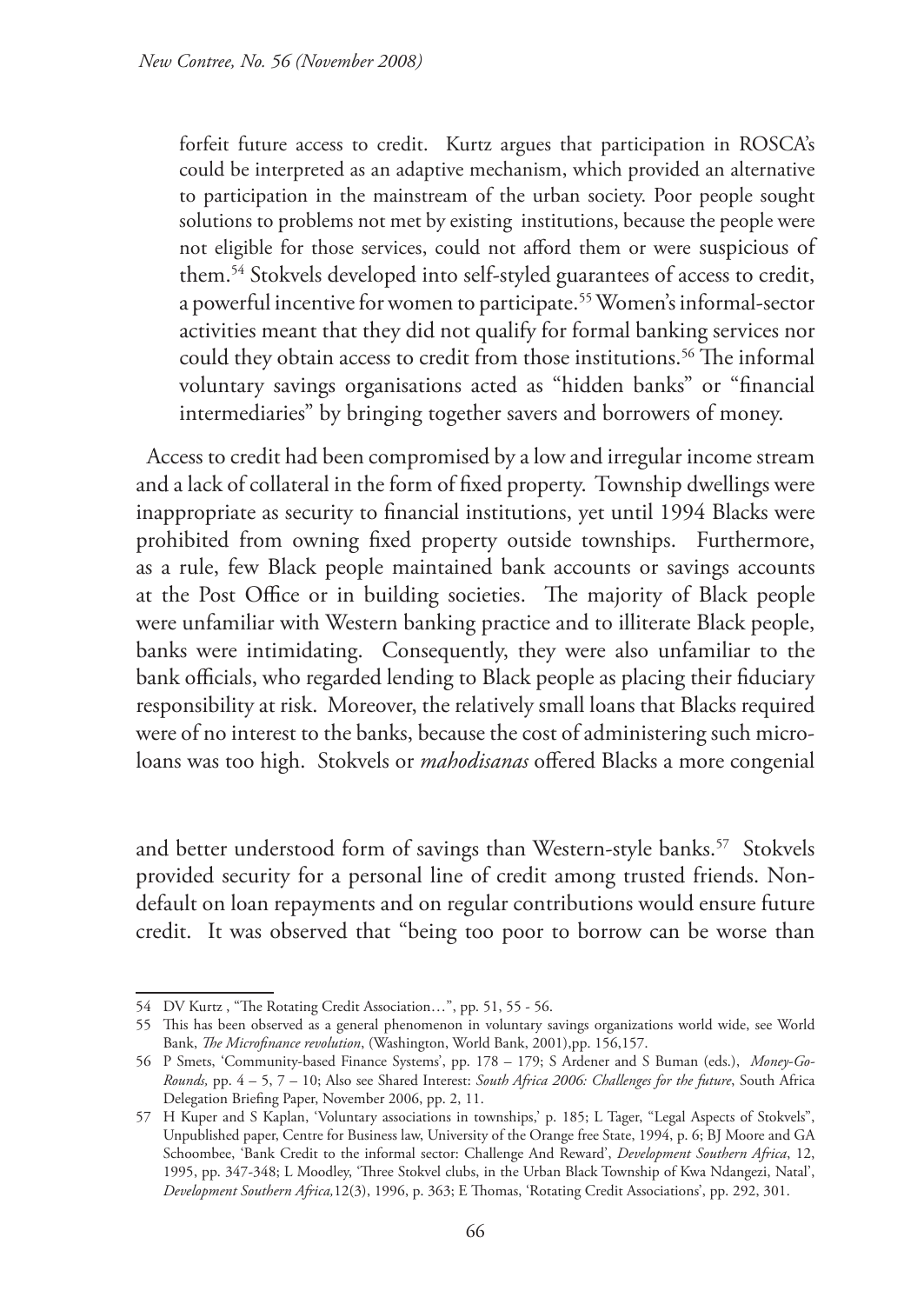net indebtedness."58 Women would borrow, therefore go into debt, simply to establish a record of meeting stokvel commitments. Borrowing from a stokvel removed the impersonal and intimidating experience of applying for bank credit. The use of stokvel credit then fed back into savings: borrowing meant repaying, and wanting to borrow followed from former savings discipline.

Although banks have developed extensive advertising campaigns to encourage stokvels to open bank accounts recently, stokvels remain a source of savings motivation and access to accumulated funds. The entire reporting series on stokvels in Move since 2005, was sponsored by ABSA and several stokvels indicated that they held their savings in bank accounts.<sup>59</sup> Banks have not replaced the secure stokvel environment as a source of borrowing and saving.<sup>60</sup>

Stokvels enhanced and secured members' social and economic status because of the characteristic trustworthiness ascribed to members or the value of social capital accessed through these voluntary savings organisations. These voluntary savings organisations constituted and nurtured social capital which formal financial institutions could not provide. Stokvel membership established creditworthiness for poor people, especially women, which formed a vital element of the strategy to deal with relative deprivation or poverty. Stokvel members were known to be generous and reliable, characteristics which enhanced their social standing and respect within and outside sstokvel circles. Women did not enjoy equal status to men's in the traditional culture. Outside that environment they were only gradually building up such standing. <sup>61</sup>

• Another strategy to deal with poverty was to acquire the discipline to save, since savings fostered a sense of security in an insecure environment. This constituted the vital insurance function of informal savings organisations and links up with the need to establish creditworthiness: the ability to save secured a form of insurance against predictable and unpredictable calamities, either by utilising own savings or by borrowing from the stokvel. Borrowing would have been impossible had the individual not yet displayed the ability to save. For this reason members of such voluntary associations would go into debt in order to save, i.e. to make the required regular contribution to the stokvel. (This

<sup>58</sup> C Cross, "Informal lending", *Indicator SA,* 4(3), 1987, p. 88.

<sup>59</sup> See *Move,* 13 April 2005, p. 12; 23 May 2007, p. 9; 22 November 2006, p. 46.

<sup>60</sup> E Aryeetey, "From Informal Finance to Formal Finance in Sub-Saharan Africa: Lessons from Linkages Efforts", *Paper presented to African Finance for the 21<sup>st</sup> century. IMF Institute in collaboration with Joint African Institute,* Tunis, 4-5 March 2008, p. 1, 6-7.

<sup>61</sup> S Ardener , "The Comparative Study of Rotating Credit Associations", *Journal of the Royal Anthropological Institute,* 94, 1964, pp. 216, 220, 222.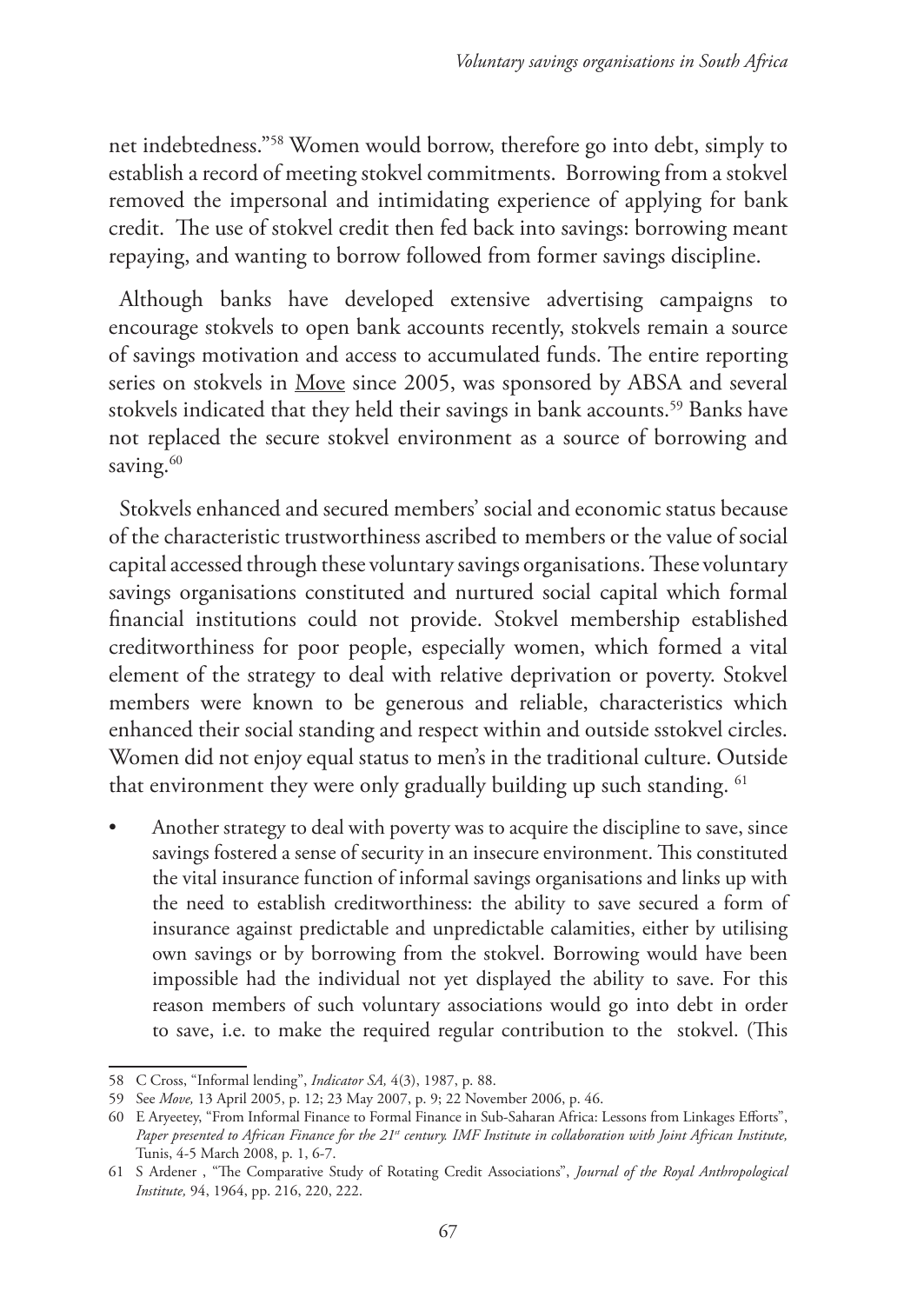can be compared to modern day 'contractual' savings.)<sup>62</sup> The burial societies provided for future death needs. Security was also indispensible in case of ill health, fire or natural disasters destroying property, theft of possessions, etc. Saving was not only for future calamities, but also for future consumption, eg. of durable goods, investment etc. As one stokvel member remarked simply, "One can afford things that one normally cannot afford." 63 The important function of ROSCA's was to assist members to save money towards competing demands, whether from the member's own desires or from external demands.<sup>64</sup> People could also save in Post Office accounts, or savings accounts in banks, but, as stated above, they were not well disposed towards the formal banking institutions. Members rather relied on trusted social capital to secure access to future consumption.

Another reason for opting not to save in the formal sector was the relative ease with which a person could default on save or withdraw from savings. Nonsaving involved no social or economic sanction, whereas non-performance in terms of stokvel rules, would completely erode the social and economic security or insurance networks established to facilitate adaptation to poverty and urbanisation.

The lengthy analysis of the incentives to people to join stokvels, or the reasons behind their participation in stokvels, is to confirm that people were and still are motivated not only by rational economic decisions, but also by social considerations attributable to the search for security in uncertain nontraditional environments. Emphasis is, not on the economic rationality of stokvel membership, nor the efficiency of 'investments' in such organisations, but rather on the prevalence of stokvels as social capital in African communities in transition from the traditional rural subsistence sector to urbanised wage labour communities. The prevalence in recent times testify to the persistence of trust, norms and networks in enhancing the efficiency of current social and economic interaction. Members of the Botsalano Social Club in Attridgeville stated: " the trust and respect we have for each other keeps us together and we are always there for one another emotionally and physically."65 The Tsoseletso Women's Club admitted that "… respect, trust and honesty are what keep our

<sup>62</sup> H Kuper and S Kaplan, 'Voluntary Associations in an Urban Township', p. 186; S Ardener, "The Comparative Study of…", p. 218.

<sup>63</sup> P Franks and S Shane, "Building Commerce through Co-operatives", in *Indicator SA,* 6 (1/2), 1989, p. 111.

<sup>64</sup> H Kuper and S Kaplan, "Voluntary Associations in an Urban Township", p. 183; H Shipton, "The Rope and the Box: Group Savings in the Gambia", pp. 28–29, D Adams and D Fitchet (eds.), *Informal finance in low-income countries* (Boulder, Westview Press, 1992).

<sup>65</sup> *Move,* 11 October 2006, p. 43.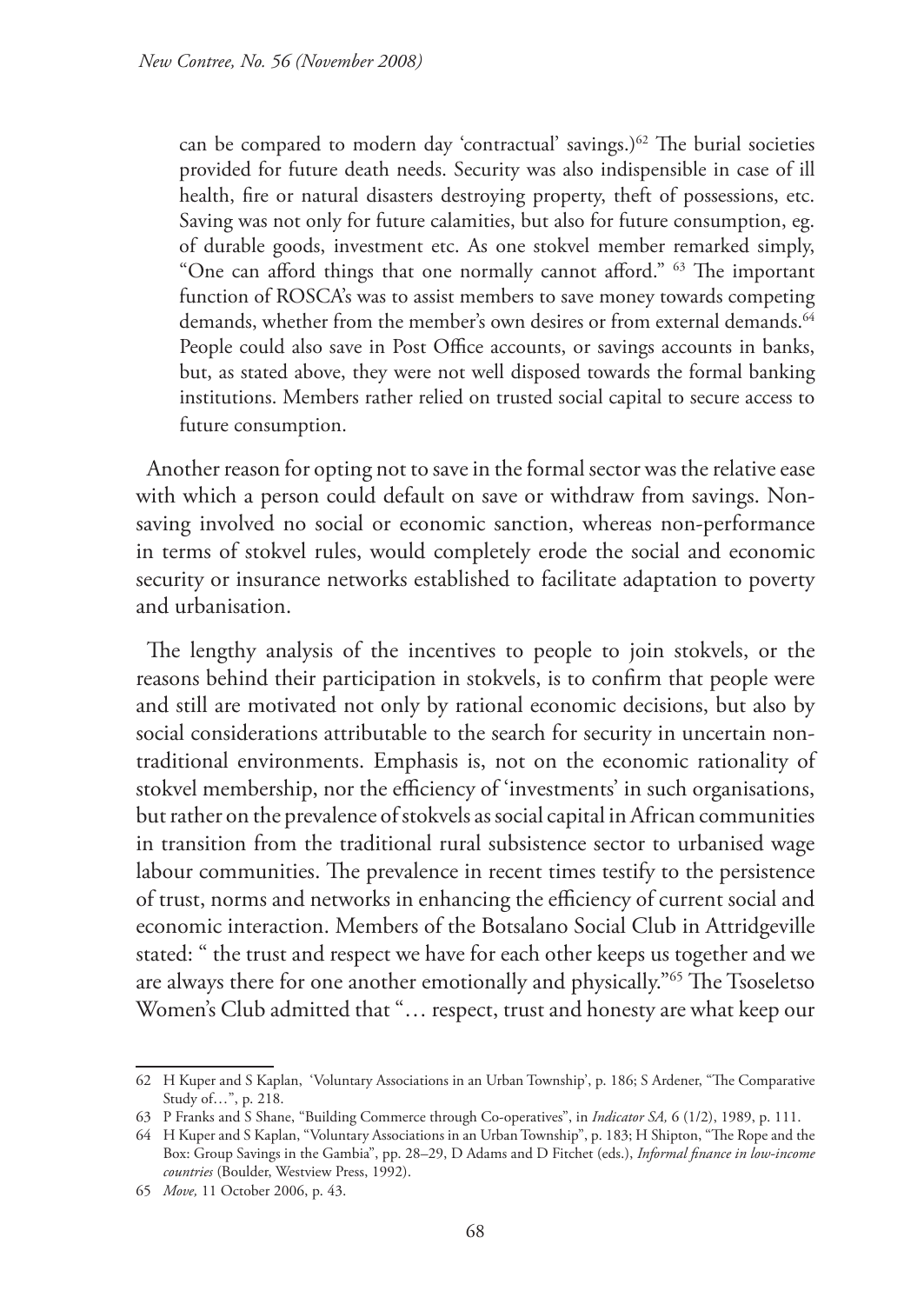group strong".66 The social capital of the network is the source of strength.

The important new dimension of social capital observed in stokvel operations throughout the history of their existence in South Africa and as will be illustrated in the recent surveys, is that social capital operated as assets based on personal connections and connectivity, but also generated the formation of new social capital. The stokvels emerged as a consequence of social capital, but also in a reciprocal manner, fostered the development of new social capital. These social networks were instrumental in providing social security and economic support to people in circumstances of transition and displacement. The social capital of stokvels ensured access to resources of that network, that would under other circumstances would not have been accessible. The sophisticated financial sector in South Africa did not offer a complete substitute to the resources, both social and economic accessed and generated through stokvels' social capital.

# **Informal Savings Organisations in South Africa today**

Field work was undertaken between February 2001 and January 2002 in townships in Gauteng province and Mpumalanga province of South Africa. A total of 205 interviews were conducted with members of stokvels and burial societies. (Some respondents distinguished between these two organisations). Respondents represented people from Black townships, both from middle class residential areas as well as informal settlements in those townships, people form urban flat residential areas and people from rural areas in Mpumalanga. These findings were corroborated by the recent survey results published in Move on stokvels in different parts of South Africa in 2006 and 2007.

The distribution of informal savings organisation in the original survey, was as follows:

- 27,33% were pure savings organisations
- 15,32% were savings and loan funds
- 47% were burial societies
- 10,39% were investment funds

The profile of these respondents, was the following:

<sup>66</sup> *Move,* 7 November 2007, p. 85.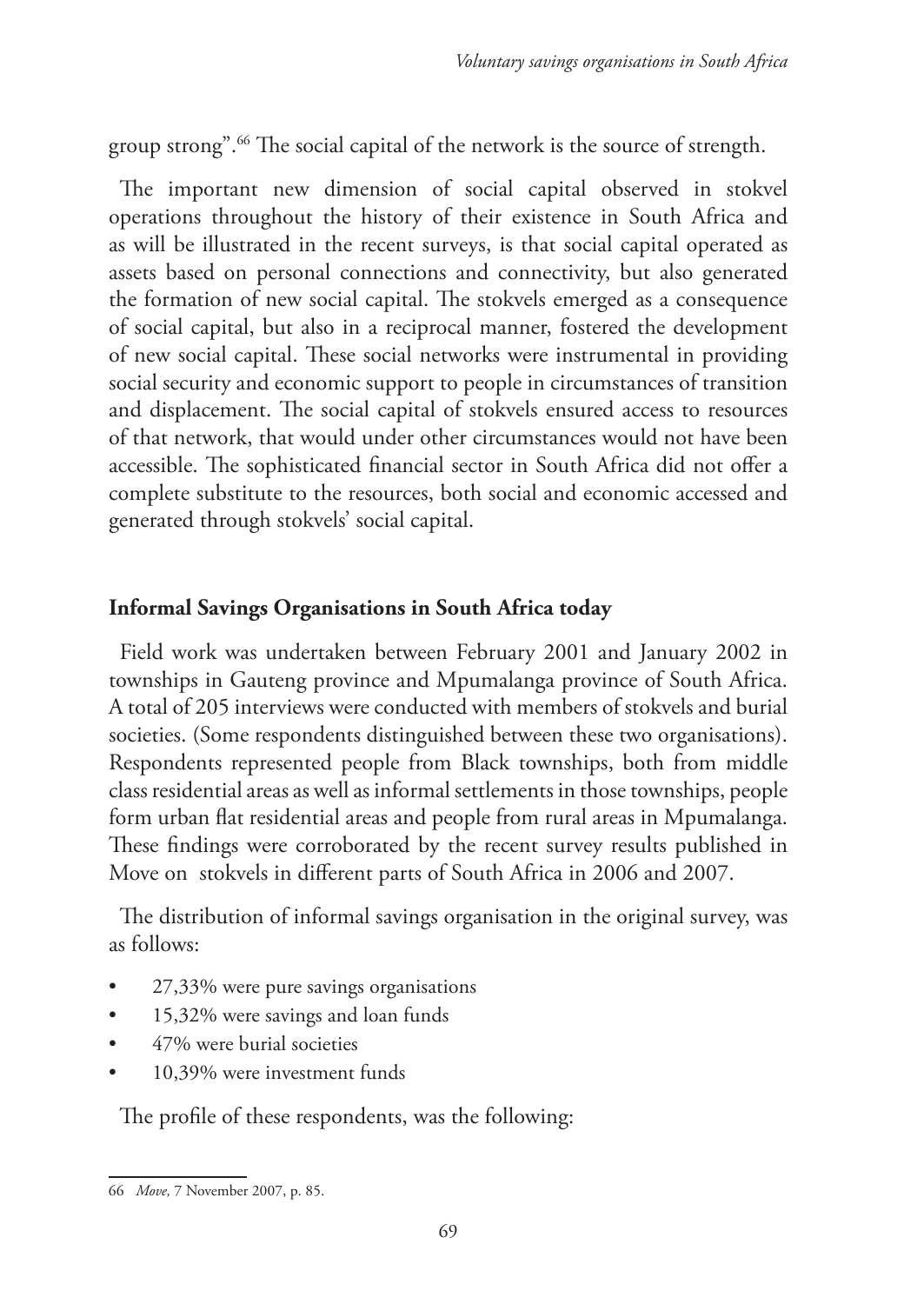- 58,5% of respondents earned less than R1 000-00 per month, or have irregular incomes. Considering a slightly higher level of earnings, 71,2% of respondents earn less that R2 000-00 per month. (US\$/R exchange rate 11/12/08 : US\$10.13=R1.00 ; R1 000-00 = US\$ 101,30 and R2 000-00 = US\$ 202.60)
- Approximately 85% of respondents contribute up to 10% of monthly earnings to savings in informal savings organisations and another 8,2% contribute between 10% and 20% of monthly earnings to such savings organisations. This means that a cumulative percentage of approximately 93% of the respondents contribute up to 20% of monthly earnings to informal savings organisations.
- Participation in stokvels is a long term affiliation: 52,4% of respondents have been involved in some form of informal savings organisation for up to 5 years and more than 47% have been participating for longer than 5 years. This long term association with stokvels was confirmed in the recent Move survey.<sup>67</sup>
- The most prevalent informal savings organisations were burial societies (54%), while 42% of the organisations were savings and loan funds. The recent survey published in move corroborated this characteristic.<sup>68</sup> Only about 4% of these organisations are investment funds. Market research in 1989 has indicated that 29% of all informal savings organisations were burial societies, but this research was not comprehensive or representative of the urban and rural population.<sup>69</sup>
- People belong to more than one informal savings organisation : 32% of respondents were members of more than one informal savings organisation. In the recent survey published in *Move*, respondents testified to membership of at least two stokvels, one burial society and one savings club.<sup>70</sup>
- Saving through informal savings organisations is not the exclusive mechanism of saving of respondents: 81% of the respondents indicated that they were saving in other ways as well.
- Participants in informal savings organisations are not unfamiliar with the banking sector in South Africa : 85,4% of the respondents had their own bank accounts and 80% of the informal savings organisations kept their accumulated fund in a bank account. The use of formal bank accounts has become general practice, as corroborated in the recent survey published in *Move.71* The interesting aspect is though, that approximately 18% of respondents indicated that the accumulated savings fund is either kept in cash with a member or in another location.

Comprehensive country-wide representative research on the existence and

<sup>67</sup> *Move*, 13 June 2007, p. 7; 13 April 2005, p. 8.

<sup>68</sup> *Move*, 18 June 2007, p. 70; 16 May 2007, p. 8.

<sup>69</sup> Markinor Market Research, Randburg, 1989.

<sup>70</sup> *Move*, 8 November 2006, pp.13-14.

<sup>71</sup> *Move*, 11 April 2007, p. 8; 24 October 2007, p. 83.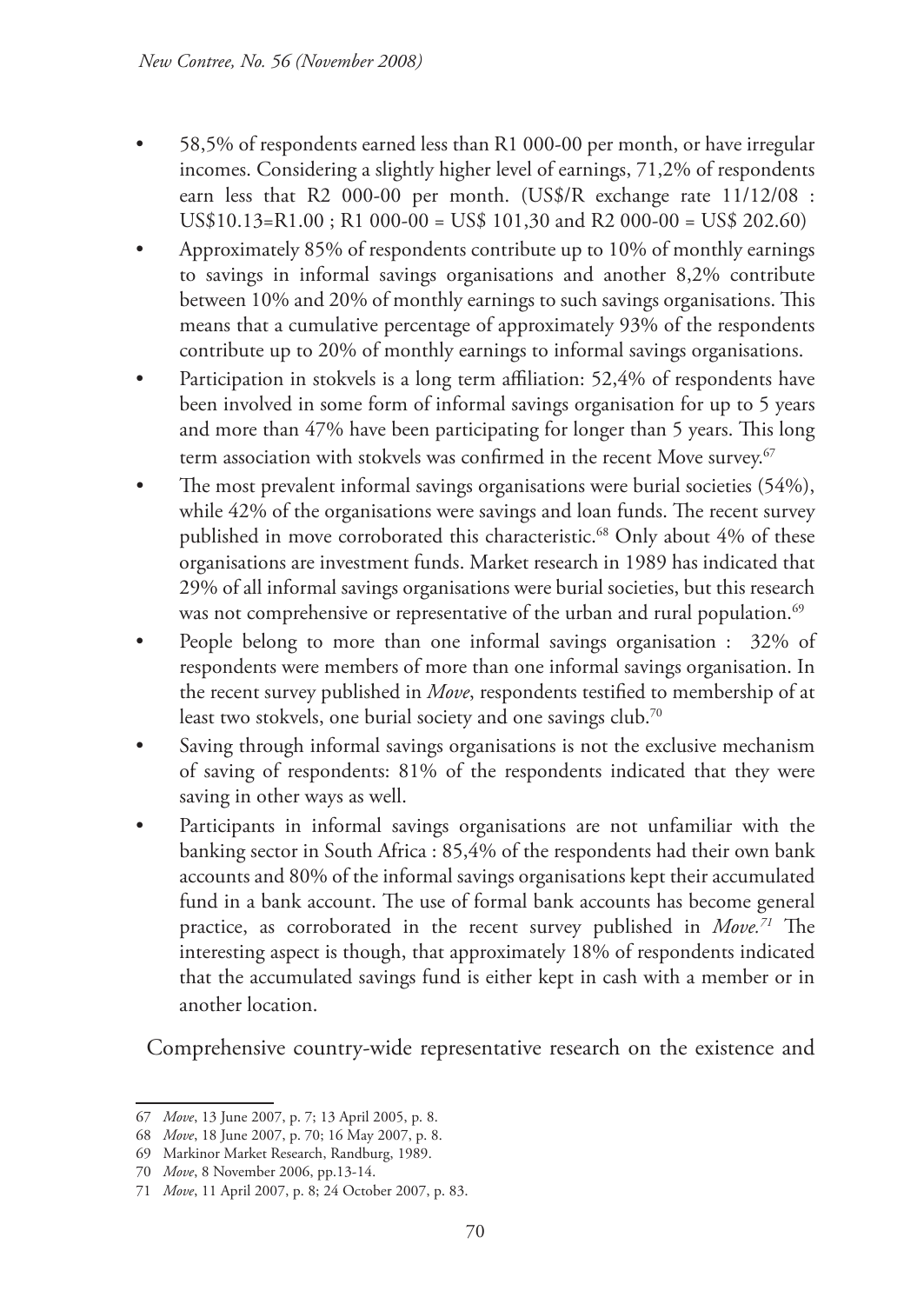functioning of the informal savings organisations must still be undertaken, but the latest market research survey of the prevalence of such organisations in South Africa has indicated that 33% of the African population above the age of 16 actively participate in informal savings organisations.<sup>72</sup> The significance of the observations from the recent case studies, is that they confirm the persistent functionality of traditional savings mechanisms in modern westernised societies. The extensive reporting in *Move* shows that the network (stokvel) facilitated access to resources, remain a vital aspect of both rural and urban Africans' survival strategies. An all male stokvel stated in response to the question why they started their stokvel, that, "…most of us are self employed and it is not easy to save on your own."73 A comparison of the incentives for participation in informal voluntary savings organisations since the first half of the twentieth century in South Africa, with recent case studies, indicate the strong continuity of traditional patterns of saving and credit.

Case studies undertaken in the Eastern Cape,<sup>74</sup> in the Western Cape,<sup>75</sup> and in Natal,76 have indicated that stokvels constitute the instruments of Africans' adaptive communal response to conditions of poverty and relative deprivation. Members relied on the social capital ties to devise heir adaptive strategies. Stokvels provided support to women struggling to uphold their subsistence responsibilities and assisted with family care in the urban areas. The ties among members facilitated the accumulation of cash and a guaranteed access to credit in the absence of full participation in the formal banking sector.<sup>77</sup> These organisations helped members to save for special events (eg. weddings, Christmas parties, initiation, burials); they saved to buy goods in bulk or to pool buying power to bargain for discount prices; or saving was directed at basic consumption, eg. they assisted members with the purchase of ordinary daily subsistence goods such as groceries. These actions were performed in the communal environment, i.e. saving as groups and not as individuals, despite the divorce from the traditional sector where factors of production had been

<sup>72</sup> Market Research Africa Market Survey, November 1995.

<sup>73</sup> *Move,* 8 November 2006, p. 14.

<sup>74</sup> See G Buijs and G Atherfold, "*Savings and money-lending schemes ...*," Co-operative Research Programme on Marriage and Family Life (Human Sciences Research Council, Pretoria, 1995).

<sup>75</sup> See E Thomas, "Rotating credit associations in Cape Town", in E Preston-Whyte and C Rogerson (eds.), *South Africa's Informal Economy.* Cape Town 1991; E Bähre, "Wij zullen onze beenderen in waardigheid begraven", *CAhier,* 4(1), 1995*.*

<sup>76</sup> See L Moodley, "Three Stokvels in the Urban Black Township of Kwa-Ndangezi", Natal, *Development Southern Africa,* 12, 1996.

<sup>77</sup> See *Move,* 31 October 2007, p. 84; 21 December 2005, p. 10; 11 April 2007, p. 9.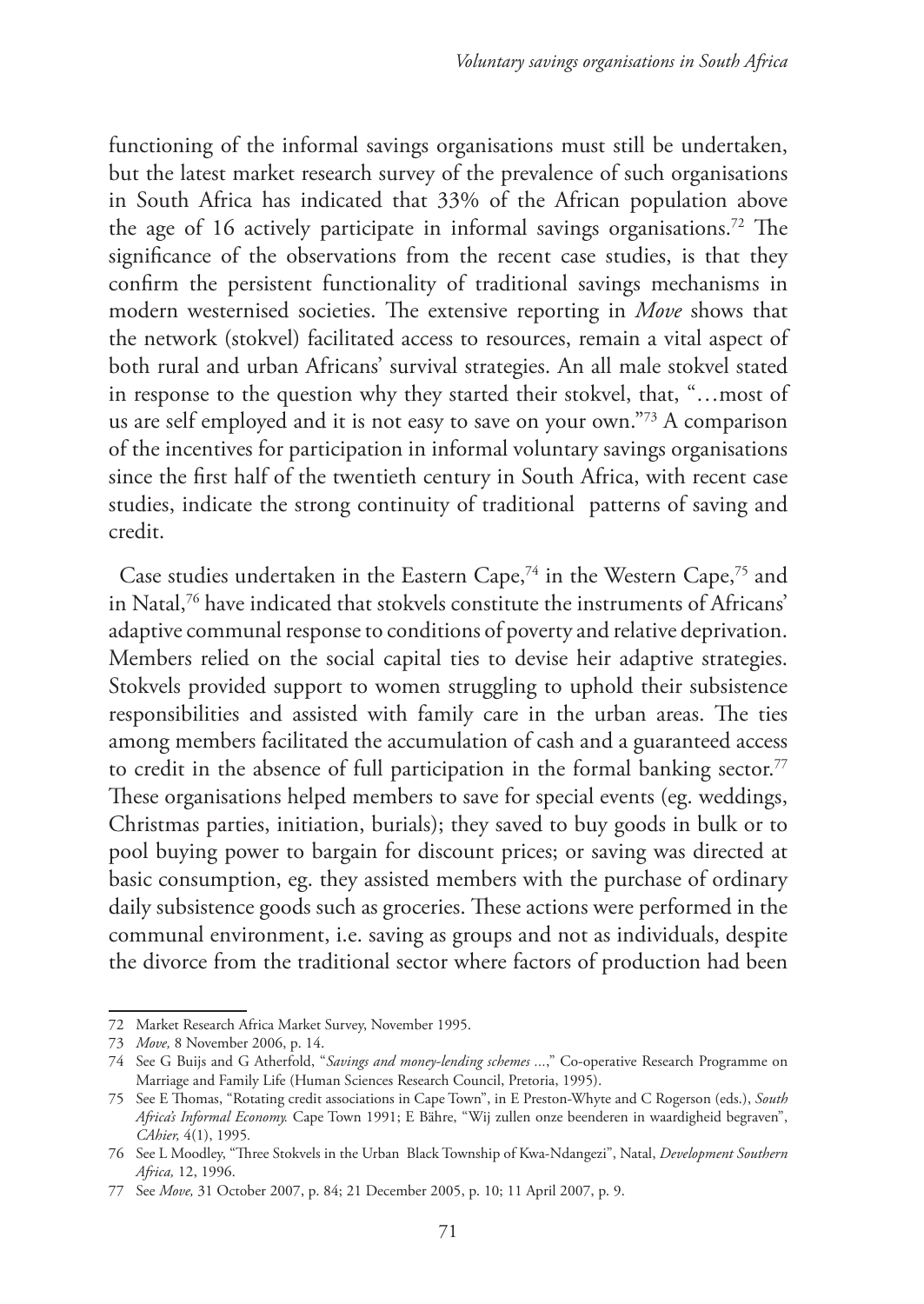owned communally. The stokvel presented the social capital network, which encouraged saving which again enabled members to borrow from the stokvel,<sup>78</sup> i.e. to receive the pool at a stage when other members still had to wait until later in the stokvel cycle to obtain access to the pool. Receiving the pool (i.e. borrowing) meant reciprocal saving in order to remain part of the saving cycle and thus have the "guarantee" that future credit will be accessible through the stokvel. This behaviour illustrates the functionality of social capital in filling 'structural holes' (according to Burt's conception of social capital 79), but also the generation of new ties, or social capital as assets that could be exchanged in future to ensure consumption.<sup>80</sup>

The field work as well as the extensive reports in Move since 2005, confirm these observations. Stokvels did and still offer a social support network and financial empowerment through the access to a savings pool and credit. These organisations perform an empowering function by incentivising disciplined saving and independent provision for future needs.

The first reason to join stokvels was and still is to establish social support networks of trusted friends. Despite more than six decades of urban residence, respondents indicated that the association with trusted friends remained an important consideration for participation. Roughly 40% of respondents were seeking association with friends and people they could trust when engaging in savings activities. The economic incentives made up about 60% of the reasons for belonging to an informal savings organisation. An example of the importance of trusted friend was given by Ronnie Shibe of Daveyton : " To me to belong to a stokvel, it is not only a question of saving money. It is also to be with friends and share ideas."81 Another respondent stated: " This stokvel boosts me financially. Fellow members become part of my family."82 Phudi Mathe of the Millenium Women's Club declared that, " the stokvel helped me save, making friends and self empowerment. It is a time to go

<sup>78</sup> See *Move,* 16 August 2006, p. 6. Members of the Abangani Social Club make loans to members at a fixed interest rate. Members sign an agreement when taking the money and repayment, penalties are introduced, as forfeiting all contributions made as well as groceries purchased by the club.

<sup>79</sup> RS Burt, *Brokerage and closure: An introduction to social capital.* (Oxford: Oxford University Press,2005), pp. 3  $-9$ 

<sup>80</sup> G Verhoef, 'Nationalism, social capital and economic empowerment: SANLAM and the economic upliftment of the Afrikaner people,' *Business History*, 50(6), pp. 695-713. Here the development of multi–tier social capital is illustrated.

<sup>81</sup> Interview, R Shibe (Community member Daveyton, Personal collection/G Verhoef (Researcher) February 2001.

<sup>82</sup> Interview, J Seloga (Community member Daveyton, personal collection)/G Verhoef, February 2001.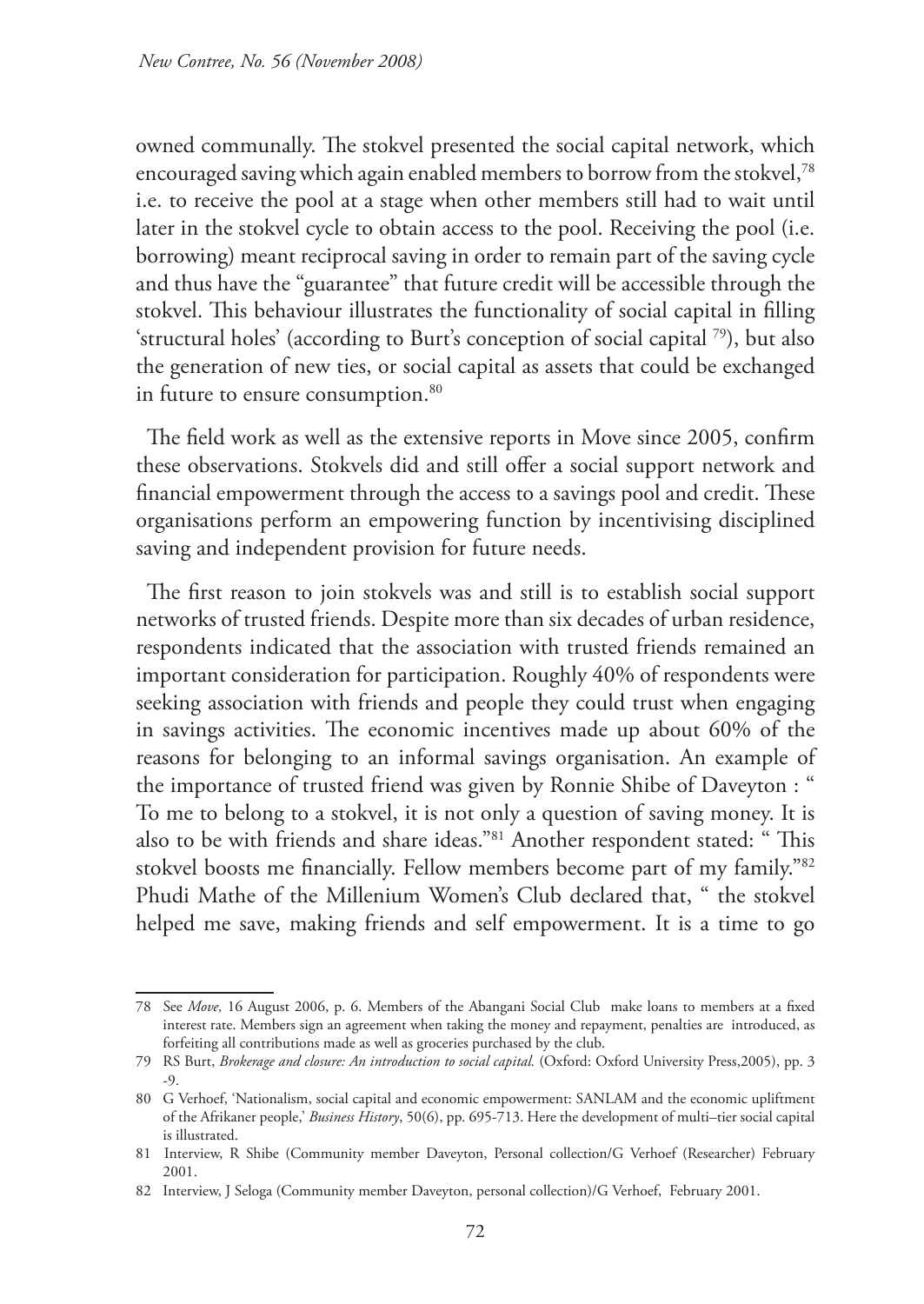out with friends."83 Noli Majozi of the *Masimambisane Society* in Zondi, Soweto, responded : " It means I'm not alone to meet the challenges of this earth. Every Monday I meet with my neighbours, helping one another to live a good life and secure the future for children."84 Mr Willie du Plessis motivated his participation in "stokvels" as follows : "It is a place to save together with friends. It means I plan and save for the future together with my friends for the future."85 It was in the flat area Hillbrow where Richard Sekokotla responded to a question of the function of the "stolvel" to him : " It established my No. 1 friends…I'm acceptable to the society." 86 In Daveyton Twenty Cenenda explained the importance of her "stokvel" by saying that, "…it eases the burden of life… I have people to expect support from in time of need. It adds value to one's life as members of the stokvel are reliable in their contributions in cash or kind. " 87 Rosina explained the importance of the "stokvel" to her : " Stokvel make it easy for me to be able to save money for myself with people who lives around me…it gives me peace of mind knowing that I have people I trust with my money." 88

These responses of trust and friendship on the basis of mutuality and reciprocity were echoed in numerous reports in *Move*: "We decided to form this group to help one another through the hard times, like when there's been a death in one of our families.,"89 or " We socialise, exchange ideas and try to instil a skill of saving. We also help each other to prosper from the little we have, and encourage one another to share with the community" <sup>90</sup> and "it's all about commitment and sisterhood. We're almost like a family now because we don't only meet for the club meetings, we also visit each other regularly." <sup>91</sup>

The need to establish a social security network through informal savings organisations remains an important incentive for participation. In responding to questions pertaining to the goal for joining a stokvel or their expectations of membership (in other words, what did members want to exchange their social capital assets for in future?),

• 35,75% joined to provide for death and funeral needs

<sup>83</sup> Interview, P Mathe (Community member East Rand, personal collection)/G Verhoef, March 2001.

<sup>84</sup> Interview, N Majozi (Community member Zola, personal collection)/G Verhoef, March 2001.

<sup>85</sup> Interview, W du Plessis (Community member Yeoville, personal collection)/G Verhoef, March 2001.

<sup>86</sup> Interview, R Sekokotla (Community member Hillbrow, personal collection)/G Verhoef, Febraury 2001.

<sup>87</sup> Interview, T Cenenda (Community member Daveyton, personal collection)/G Verhoef, February 2001.

<sup>88</sup> Interview, Rosina (Community member Soweto, personal collection)/G Verhoef, November 2001.

<sup>89</sup> *Move,* 29 August 2007, p. 8.

<sup>90</sup> *Move,* 18 June 2007, p. 69.

<sup>91</sup> *Move,* 12 September 2007, p. 8.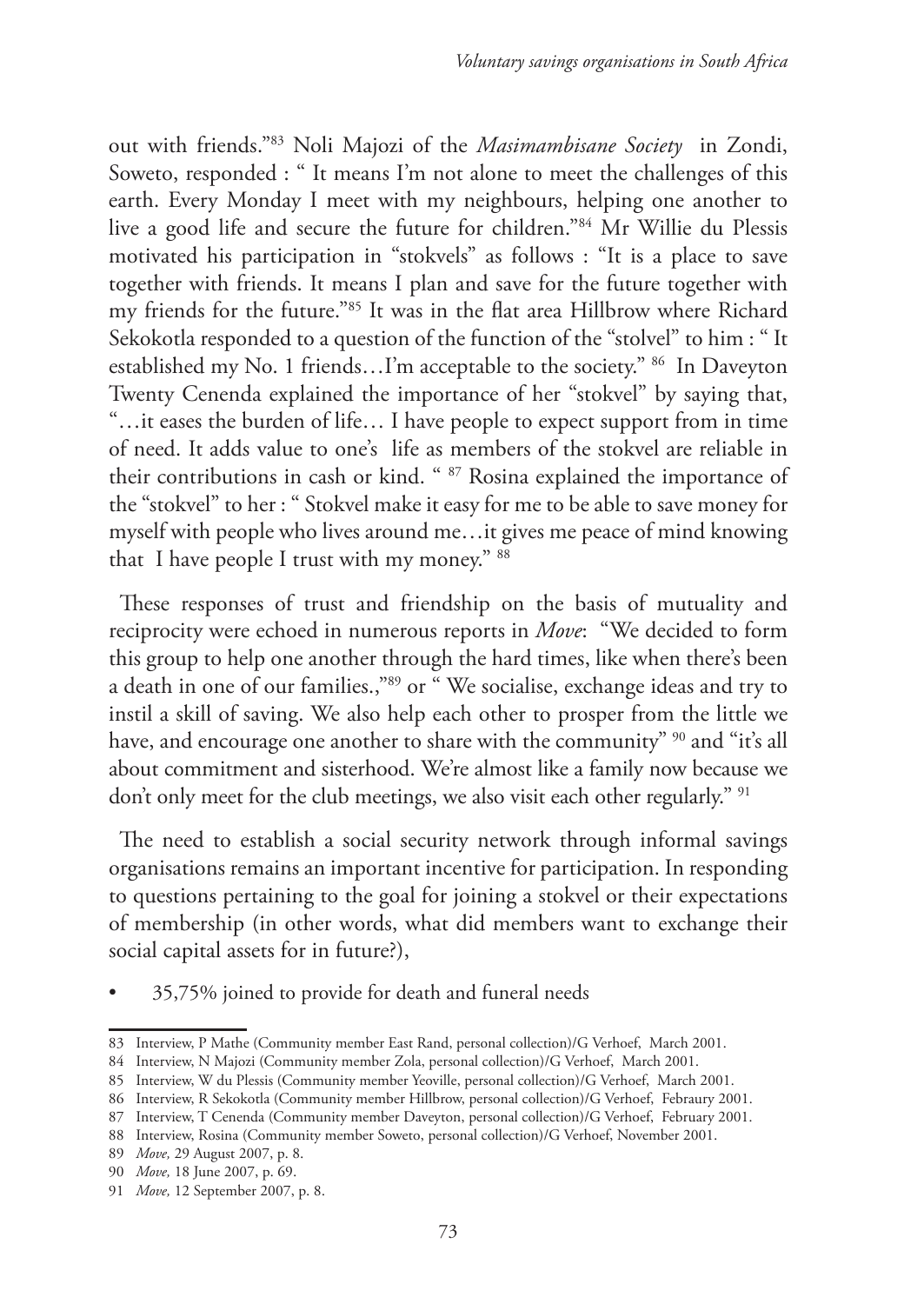- 26,55% joined for social support
- 26,4% joined with the specific goal of saving for a specific purpose
- 8,3% joined for investment purposes
- 3% joined to be able to buy expensive goods

These responses show a preoccupation with social support, especially in times of death. Material needs were important, but were secondary. The reports in *Move* since 2005 reflect a persistent search for social support networks through these voluntary organisations in order to achieve material goals – saving to buy furniture, groceries, pay children's school fees, purchase property, buy automobiles etc. In the modern sophisticated South African urban environment with sophisticated financial intermediaries, the action of saving through a stokvel maintained its attraction for the social network function they offered. The stokvels are literally social capital at work.

At 47% burial societies were the most frequently formed stokvels in the field work research. Earlier surveys had put burial societies at 29% of total informal savings organisations. In 1995 it was estimated that burial societies contributed around 66% of total informal savings turnover and in 1998 it was estimated that an average of 28% of members of informal savings organisations, belonged to burial societies.92 In the series on stokvels in *Move* since 2005 more than 90 percent of the stokvels were formed with either the exclusive or the additional intention to provide financial assistance for funerals. As had been the case when these societies were first established, the primary purpose of burial societies is to ensure a "proper" funeral, i.e the funeral must be well attended, the coffin and undertaker services must be first class and guests must be well catered for. The element of reciprocity is important here: members of the burial society take care of the funeral arrangements themselves to ensure high standards in funeral services, but also to provide moral support to the deceased's family. The members of the Masisizaneni club stated: "We support each other during funerals. We lend emotional support and also help with cooking."93

The responses of burial societies' members underline the exceptional importance of death provision. Twenty Cenenda responded : " the society is necessary for socialising and celebrations, .. funerals are made easy by stokvel members who contribute financially as well as in kind by helping in tent

<sup>92</sup> G Verhoef, 'Stokvels and economic Empowerment…', pp. 99 – 100.

<sup>93</sup> *Move,* 18 July 2007, p. 7, This stokvel consists of 23 members who make a monthly contribution of R100-00 each; See also *Move,* 13 April 2005.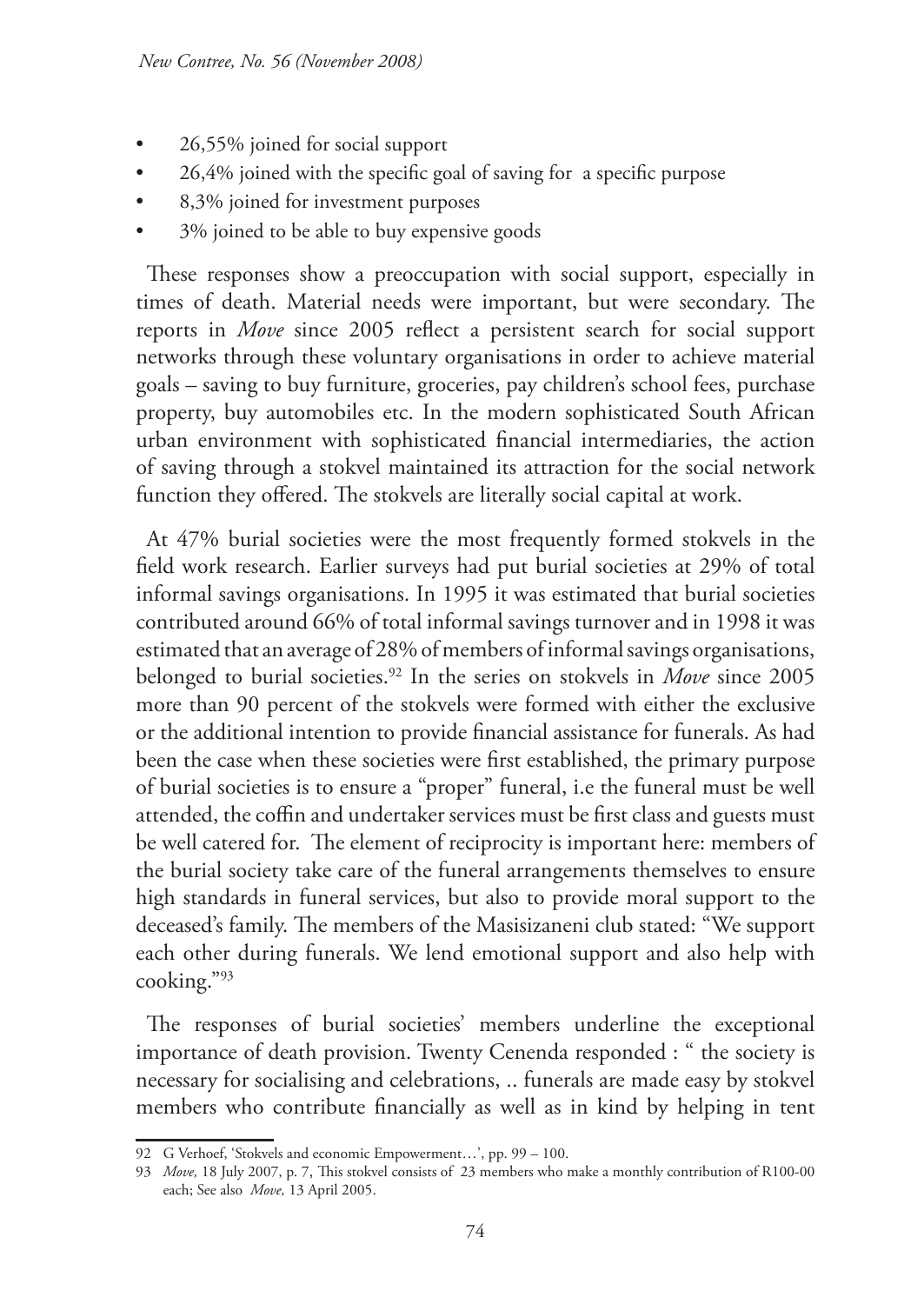erection, slaughtering and catering for guests." 94 In Diepsloot ( an informal settlement north of Johannesburg), Samariah Mathebula explained : " When my father-in-law died, he had to be buried by the municipal council due to a lack of funds. Since then I realised the need for one to belong to a burial society." <sup>95</sup> Gladys Mblentse explained : ' I can not save for burial purpose because I'm struggling in life. The burial society means security and knowing my family won't suffer or have difficulty in burying my body." 96 Shadrack Mekgoe from the Malapo Polokane burial society said, "…this burial society means a lot, it is security that my family will get a decent burial." 97 Isaac, a member of the Sizanani burial society in Jabulani, Soweto, described the burial society as "…security to my family." 98

The burial societies do not only provide for the member alone, but for the family of the member. Although insurance companies have developed funeral policies for the African community, some burial societies rejected them as "... not allowing the person to cover their entire family with a small premium,"99 and not allowing access to funds upon need.<sup>100</sup> Some burial societies have nevertheless taken out funeral policies, but this has not been the general case.

The case studies confirmed that these informal organisations also performed a important economic function to members. Despite the existence of a sophisticated banking system in South Africa, the stokvels are an important source of easily accessible credit. A disillusionment with banks persists, while the stokvels were experienced as a guaranteed source of credit. These sentiments were expressed by several interviewees. In Alexandra Lydia Moloi said, "My money could not be enough, I also need assistance from the stokvel."101 Lydia Serato Maseko confirmed, "…it is for financial assistance in time of need... a lump sum of money to use in need…"102 M. Molotsi explained, "…when I need a loan from the bank, it is a long procedure, compared to my stokvel."103 In Kathlehong Neo Mokutu frankly responded, " …our stokvel

<sup>94</sup> Interview, T Cenenda/G Verhoef, February 2001.

<sup>95</sup> Interview, S Mathebula (Community member Diepsloot, personal collection)/G Verhoef, April 2001.

<sup>96</sup> Interview, G Mblentse (Community member Alexandra, personal collection)/G Verhoef, March 2001.

<sup>97</sup> Interview, S Mekgoe (Community member Soweto, personal collection)/G Verhoef, November 2001.

<sup>98</sup> Interview, Isaac (Community member Jabulani, personal collection)/G Verhoef, March 2001.

<sup>99</sup> *Move,* 24 October 2005, p. 45.

<sup>100</sup> *Move,* 2 August 2006, p. 8.

<sup>101</sup> Interview, L Moloi (Community member Alexandra, personal collection)/G Verhoef, February 2001.

<sup>102</sup> Interview, LS Maseko (Community member Alexandra, personal collection)/G Verhoef, February 2001.

<sup>103</sup> Interview, M Molotsi (Community Member Soweto, personal collection)/G Verhoef, March 2001.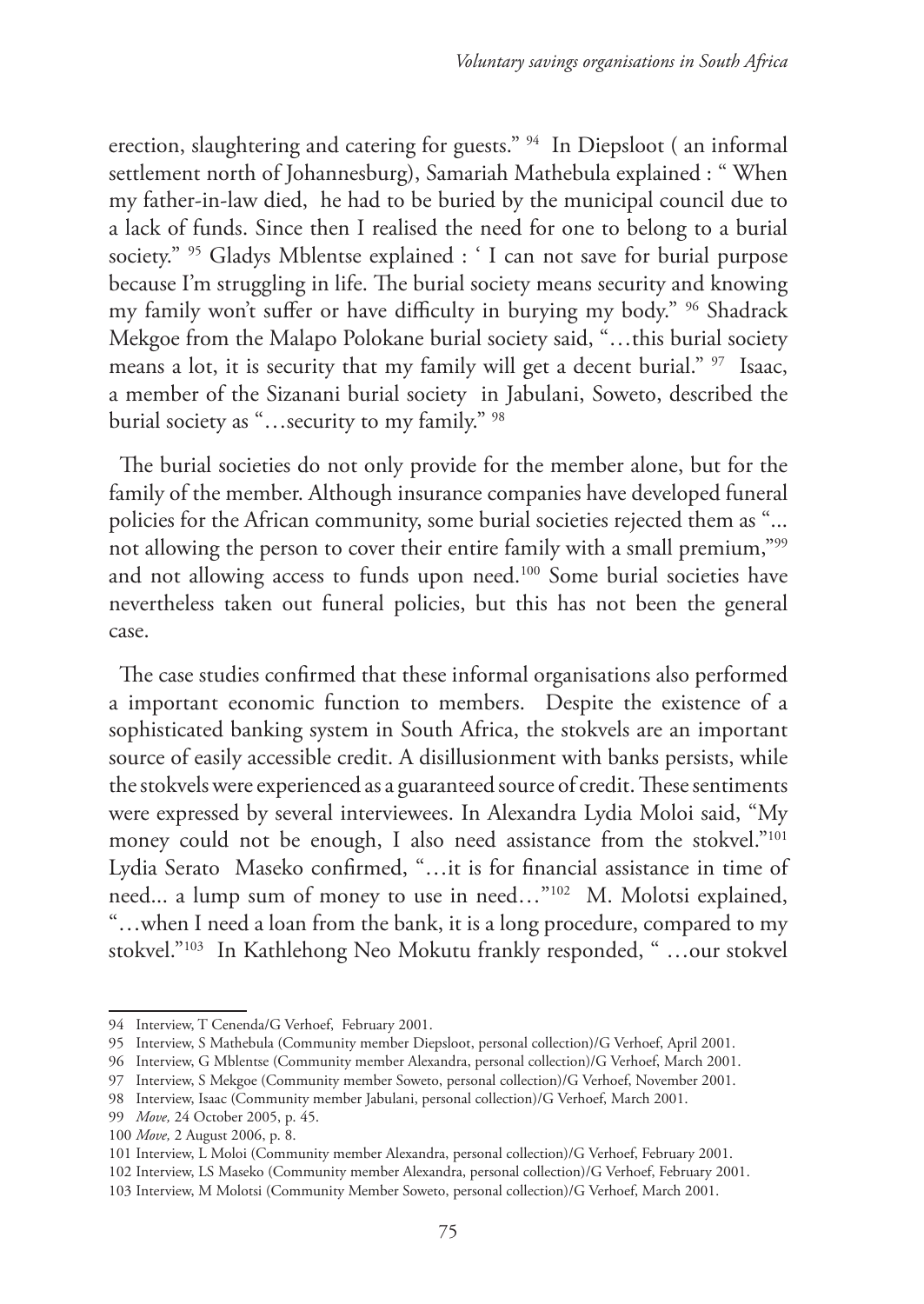gives immediate access to funds."104 In an informal settlement area, Etwatwa, an anonymous respondent said, "…the stokvel helps me when I don't have money."105 Jeaneth Manyike explained, "…I don't have money, but I can get money when I'm really in need of it…"106 Nomsa Matlombe expressed her dependence on her "stokvel" when responding, "…They help me out in times of financial difficulties…it has become part of me, and leaving it will be a mess…it means a lot,… I'd rather have it than any other thing."107 Solly, an unemployed man from Benoni, said, "…I can't get a loan from the bank because I'm unemployed, but I get a loan from my stokvel."108 These responses underline the reliance on these informal savings organisations as a source of credit outside the formal financial structure. The interviews in *Move* show that this reliance persists up to the present. The Siyanqoba Society explained this dependence on stokvel credit as follows: "Our main aim is saving money. We loan money to embers and they pay it back with 20% interest within three months. The rest of the money goes to our bank account and we divide it at the end of the year."109

A substantial part of this dependence stems from the lack of trust in the banking sector. A number of respondents have explicitly voiced discomfort or dissatisfaction with the banking sector. In Daveyton Thabo Matlala said, "...stokvel is for social reasons - bank is for an individual",<sup>110</sup> while an anonymous respondent in Daveyton expressed utter frustration, "… bank charges are frustrating!"111 A similar view was expressed by another anonymous respondent, "...in banks there is no ubuntu... I am who I am because of some (members)." 112 Lydia Moloi said that, "…a stokvel is more exciting and there are no charges to pay."113 Shadrack Mekgoe responded, "…banks have too many restrictions as to when and how much you can draw." 114 In Zola, Soweto, Mpho was explicit, "…banks are expensive, the stokvel does not have interest rates, that makes it worthwhile, …banks have a lack of access to my cash."115 Some respondents did not want to deal with banks because they could

<sup>104</sup> Interview, N Mokutu (Community member Kathlehong, personal collection)/G Verhoef, April 2001.

<sup>105</sup> Interview, Anonymous stokvel member, Etwatwa, personal collection)/G Verhoef, January 2001.

<sup>106</sup> Interview, J Manyike (Community member Dube, personal collection)/G Verhoef, January 2002.

<sup>107</sup> Interview, N Motlombe, Community member Pimville, personal collection)/G Verhoef, January 2002.

<sup>108</sup> Interview, Solly (Community member Benoni, personal collection)/G Verhoef, March 2001.

<sup>109</sup> Move, 16 May 2007, p. 8.

<sup>110</sup> Interview, T Matlala/G Verhoef, February 2001.

<sup>111</sup> Interview, Anonymous respondent Daveyton/G Verhoef, February 2001.

<sup>112</sup> Interview, Anonymous respondent Hillbrow/G Verhoef, February 2001.

<sup>113</sup> Interview, L Moloi/G Verhoef, February 2001.

<sup>114</sup> Interview, S Mekgoe/G Verhoef, November 2001.

<sup>115</sup> Interview, M Zola/G Verhoef, November 2001.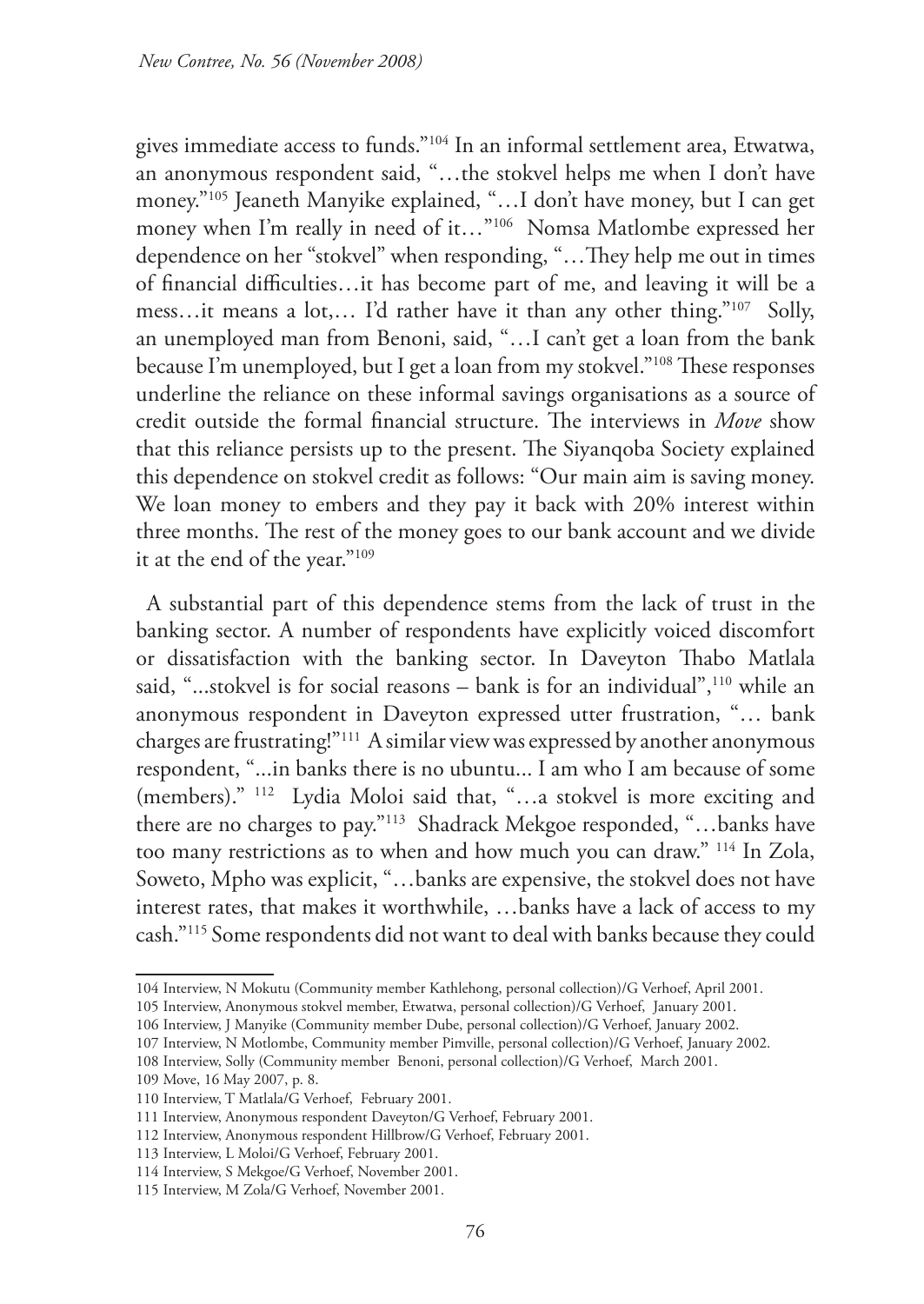not get loans when they applied,116 and another respondent did not think he would be able to access his funds in a bank should he need it in an emergency, " ...you can plan for a wedding, but you cannot plan for death."<sup>117</sup> Bank charges are often perceived as excessive,<sup>118</sup> and the interest earned not enough to compensate for the inconvenience of accessing the funds at the bank.<sup>119</sup>

The most frequently expressed reason for participation in informal voluntary savings organisations is that people are motivated and disciplined to save regularly. They experience a sense of achievement and that they are doing something for their community. In response to the question why he did not rather save in the bank, Eric Dlamini said, "...no, no, it is not motivational."<sup>120</sup> Saving as a group was easier: "…People should join the stokvel as to get help from members to save money, because it is sometimes difficult to save money as an individual."121 Respondents have repeatedly emphasised the savings discipline fostered by "stokvels" : "…it helps me minimise my spending budget… it means saving to the last cent for a particular target / item."122 Erinroy Mathabela explained the value of the the "stokvel" to him as, "… make me able to be disciplined and use the money wisely to the need it was intended, since I know I don't get it often."<sup>123</sup> The group incentive is important : "…It means banking together with close friends, it means I have to be disciplined in managing money."<sup>124</sup> People are still using bank accounts, "… I do save in the bank, but this (stokvel) is a better way, because I'm forced to contribute every month." 125 Sister Xoliswa from the Thusanang Saving Scheme in Kathlehong responded, "…I grew up being supported by the money my parents saved through stokvels, so it has become a way of life in the township. It is a way of saving with the people I live with, it means assisting one another to achieve our personal goals. "126 In Meredale south of

<sup>116</sup> Interview, Mapala/G Verhoef, February 2001.

<sup>117</sup> Interview, S Maseko/G Verhoef, November 2001.

<sup>118</sup> Interview, Anonymous respondent AlexandraG Verhoef, February 2001.

<sup>119</sup> Interview, Gqobhasi (Diepkloof community member Soweto, personal collection/G Verhoef, November 2001.

<sup>120</sup> Interview, E Dlamini/G Verhoef, February 2001.

<sup>121</sup> Interview, T Salamina/G Verhoef, September 2001; similar responses given by N Kinini (Community member Diepsloot, personal collection)/G Verhoef, September 2001.

<sup>122</sup> Interview, N Matlombe/G Verhoef, November 2001; Mumsy's Kitchen Party, Kathlehong (personal collection)/ G Verhoef, March 2001; N Selepe (Community member Kathlehong, personal collection), G Verhoef, March 2001.

<sup>123</sup> Interview, E Mathabela (Community member Malelane, personal collection)/G Verhoef, August 2001.

<sup>124</sup> Interview, L Nkosi/G Verhoef, March 2001.

<sup>125</sup> Interview, Anonymous (Representative of "The Society Club", Alexandra, personal collection), interview G Verhoef, February 2001.

<sup>126</sup> Interview, Sister Xolisaw (Community member Kathlehong, personal collection)/G Verhoef, March 2001.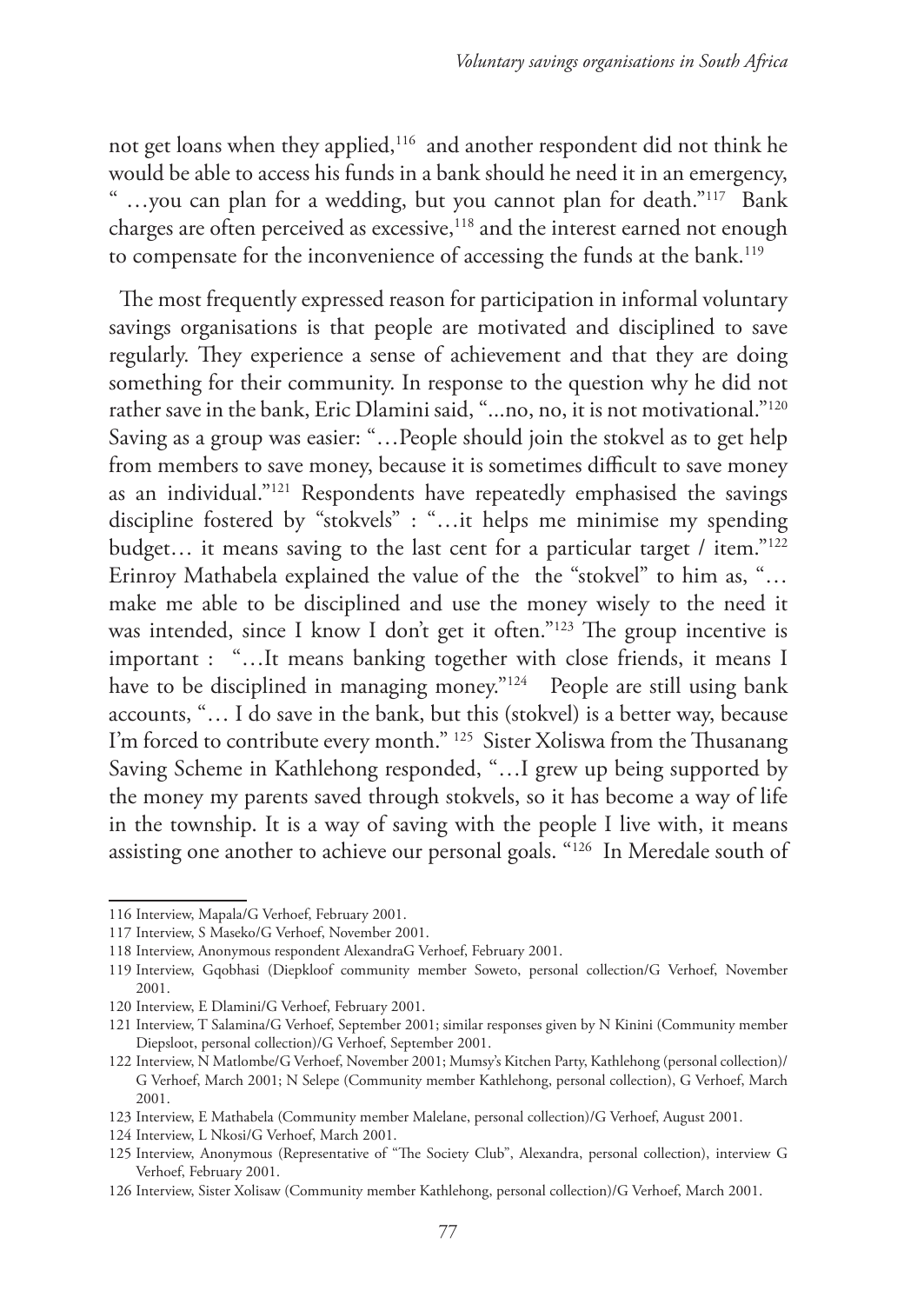Johannesburg, an educated man responded, "…I grew up and studied using stokvel money… saving with friends have disciplined me a lot. It means I am always covered."127 The act of saving is considered a valuable contribution to society, because those who have saved, would have something to give to those in need, they would be able to borrow and they would be able to provide loans : Monde Jawaai declared, "…Joint savings create responsibility, commitment and a sense of belonging to our communities. To save promotes self-development. …In future we will be able to buy shares off-shore." 128 Saving contributes to the well being of the whole family, "…I need to save for my family,"129 "…It helps me to support my family, my brother is at university because of this stokvel," 130 and Peggy Ngobeni responded, "... I need this stokvel to save for education for my children. This stokvel has helped me save for education of my children and to support my family."<sup>131</sup> Several respondents quoted other motives for saving: to meet the year end expenses,<sup>132</sup> to save for the provision of housing,<sup>133</sup> to run small businesses,<sup>134</sup> etc. The savings discipline was thus regarded as a valuable contribution to community life, because it is not only a way of saving for specific purposes, but also "…a significant way of creating unity amongst friends, it creates closeness and togetherness, a special unity based on the understanding and respect of the needs of others".135 Cognisance of this community dimension was expressed vividly by Sello Meso: "The stokvel helped me gain friends and money for support. Again it made me famous as a community supporter."<sup>136</sup> This exact same sentiment has been echoing through the recent *Move* reports on stokvels: "we motivate one another.."137 "...we try our best always to be there for each other,"138 "…We've discovered that formalising our structure will help us to achieve our vision of helping the community," 139 "Vukani... means 'wake up'. We wanted the women in our community, and the women

<sup>127</sup> Interview, T Meredale (Men's Boys Club, personal collection)/G Verhoef, April 2001.

<sup>128</sup> Interview, M Jawaai (Community member Yeoville, personal collection)/G Verhoef, February 2001.

<sup>129</sup> Interview, L Chuma (Community member Diepsloot, personal collection)/G Verhoef, January 2002.

<sup>130</sup> Interview, A Phadziri (Community member Alexandra, personal collection)/G Verhoef, February 2002.

<sup>131</sup> Interview, P Ngobeni (Community member Alexandra, personal collection)/G Verhoef, February 2002.

<sup>132</sup> Interview, C Masetle (Community member Soweto personal collection)/G Verhoef, November 2001.

<sup>133</sup> Interview, Mmasatlholo, (Community member Kwa Xuma/G Verhoef, researcher), Septenmber 2001; Interview, Motslema, (Community member Bushbuckridge/G Verhoef, researcher), August 2001.

<sup>134</sup> Interview, Anonymous respondent, Mpumalanga, personal collection)/G Verhoef, August 2001; BSTwala (Community member Malelane, personal collection)/G Verhoef, August 2001.

<sup>135</sup> Interview, S Rikhotso (Community member Kathlehong personal collection)/G Verhoef, March 2001.

<sup>136</sup> Interview, S Meso (Community member Soweto personal collection)/G Verhoef, March 2001.

<sup>137</sup> *Move*, 14 November 2007, p. 86.

<sup>138</sup> *Move,* 31 October 2007, p. 86.

<sup>139</sup> *Move*, 18 July 2007, p. 69.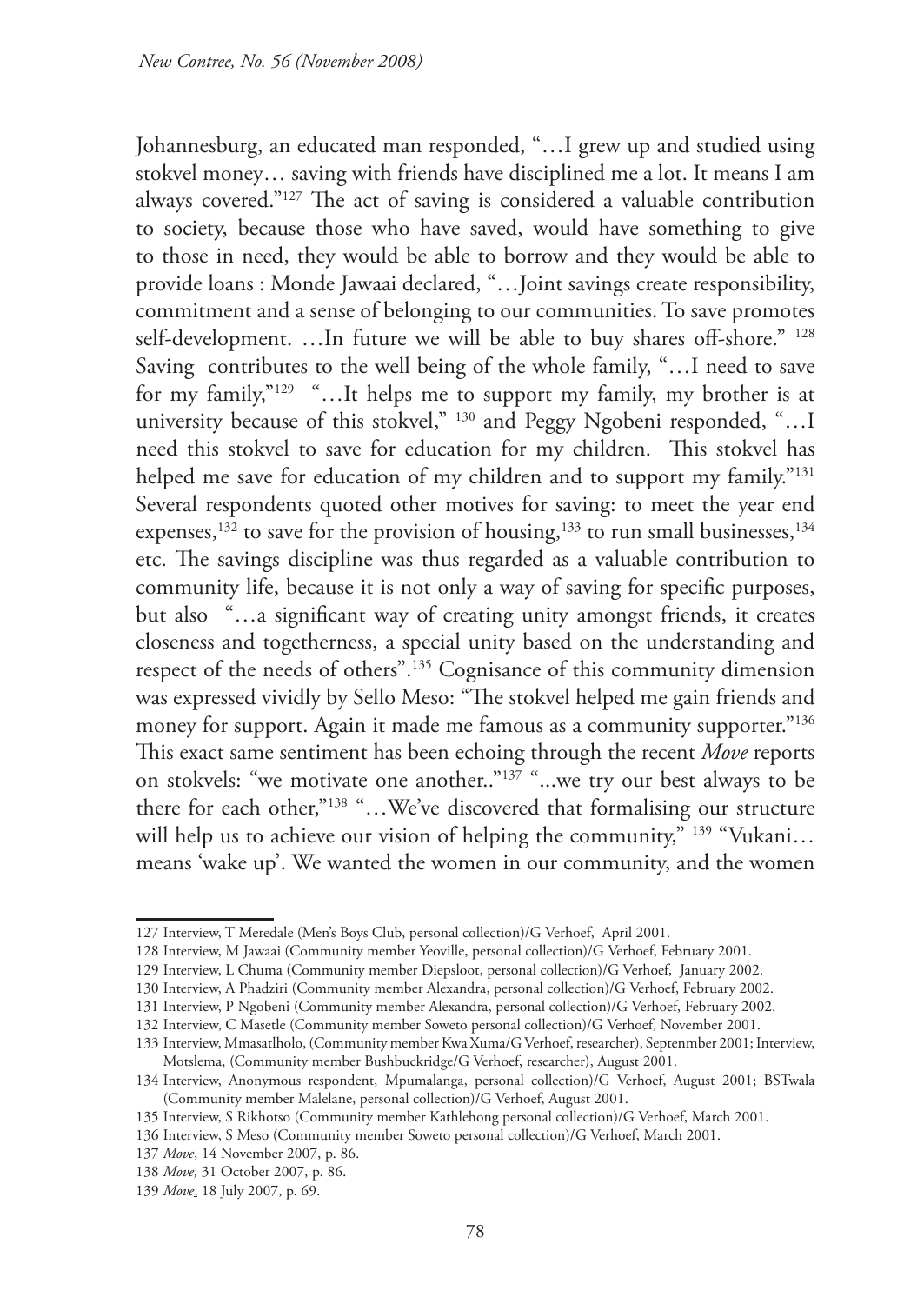of South Africa, to wake up and do something for themselves and stop depending on their partners."<sup>140</sup>

### **Conclusion**

No reliable estimate exists on the size of informal savings flowing outside the banking system in South Africa. The informal sector consisted of approximately 2,7 million people in 2000,<sup>141</sup> but by November 2008 informal employment was calculated at 7,6 million or roughly 35,8% of the labour force.<sup>142</sup> In the past it could be assumed that a substantial proportion of participants in informal voluntary savings organisations were engaged in the informal sector in one way or another. A lack of comprehensive research exists to map out the exact distribution between informal sector participant and formal employed participants. A fundamental understanding of the rationale behind membership of stokvels is necessary to enhance their operations in society. The banking sector has attempted to address the phenomenon of the unbanked sector<sup>143</sup> of the population and by 2007 al four of the large banking groups had developed 'club' accounts to address the needs of stokvels.<sup>144</sup> The study of informal savings organisations in the rest of the world, as well as the limited number of case studies on the South African experience, made an invaluable contribution towards an understanding of the operation of social capital in stokvels in the African community. The history of informal voluntary savings organisations in South Africa corroborates much of the evidence with respect to such organisations in other parts of the world, but the current manifestation amidst relative strong economic growth and westernisation in the urban environment, requires a review of the applicability of those perspectives.

The explanation for the persistence of these organisations must be sought in the operation of social capital in them. The network among members constitute an indispensible asset which can be exchanged for future assets, social and economic. These assets include future funeral provision, future consumption of goods, luxury and ordinary, availability of credit,

<sup>140</sup> *Move,* 24 October 2007, p. 83.

<sup>141</sup> This calculation is based on statistics released by Statistics South Africa's October Household Survey, Statistical Release PO 317, 31 July 2000, Tables D and 4, p.11 and addendum.

<sup>142</sup> Statistics South Africa: PO211.1: *Quarterly Labour Force Survey*, 25 November 2008, p. 6.

<sup>143</sup> A survey by Finscope in 2005 indcated that about 535 of South Africa's adult population was excluded from formal financial services and does not have a bank account. See R Knight, 'South Africa 2006: Challengges for the Future,' South African Briefing Paper November 2006, *Shared Interest,* New York, p. 11.

<sup>144</sup> *Move,* 28 March 2007, p. 9.